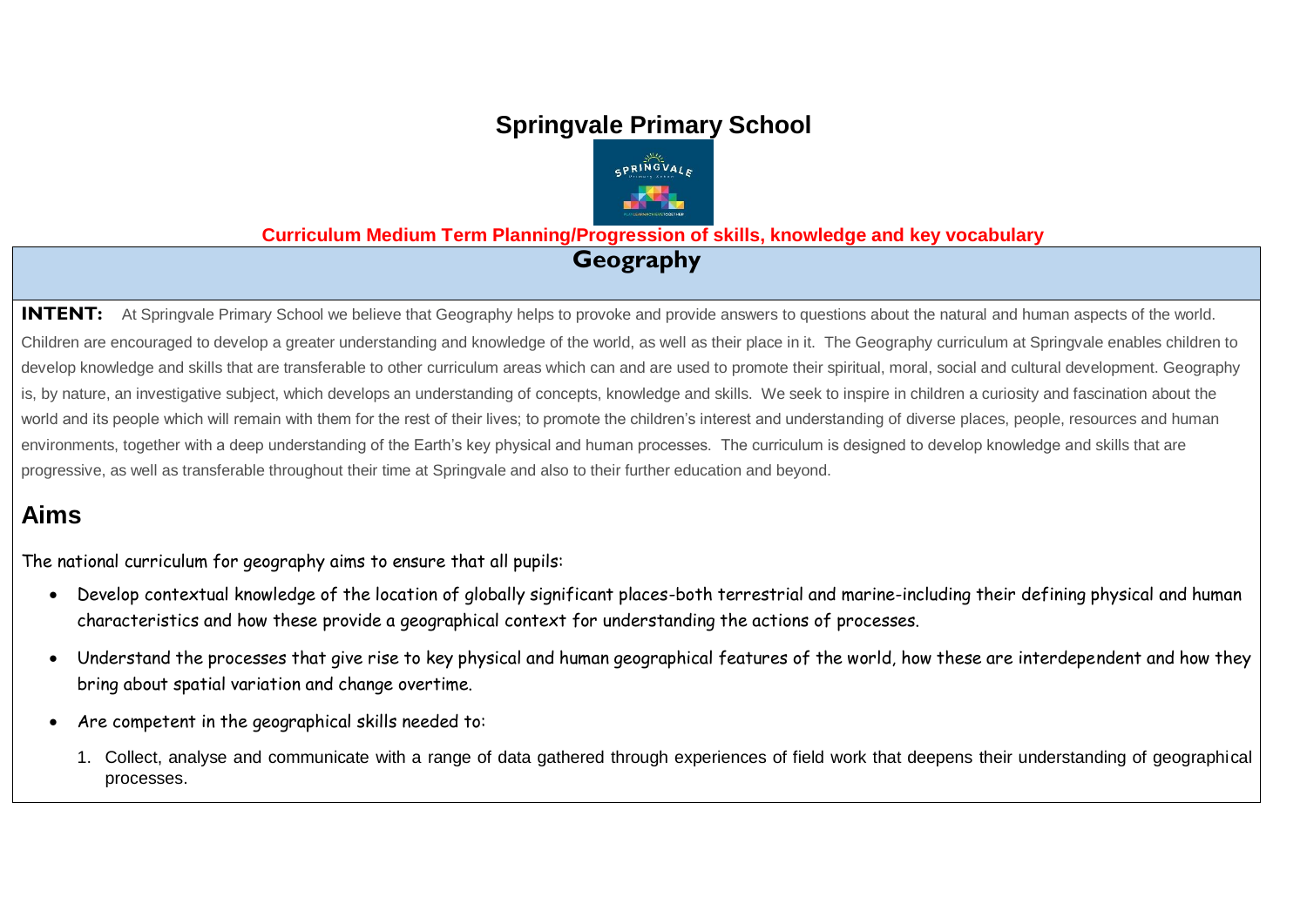- 2. Interpret a range of sources of geographical information, including maps, diagrams, globes, aerial photographs and GIS (geographical information systems)
- 3. Communicate geographical information in a variety of ways, including through maps, numerical and quantitative skills and writing at length.

#### **NATIONAL CURRICULUM**

### **Key stage 1**

 Pupils should develop knowledge about the world, the United Kingdom and their locality. They should understand basic subject-specific vocabulary relating to human and physical geography and begin to use geographical skills, including first hand observation, to enhance their locational awareness.

Pupils should be taught:

- Locational knowledge
- Place knowledge
- Human and physical geography
- Geographical skills and field work

| Years Land 2 KSL                                                                                                            |           |                                                                                                                                                                                                                                                                                                     |  |  |
|-----------------------------------------------------------------------------------------------------------------------------|-----------|-----------------------------------------------------------------------------------------------------------------------------------------------------------------------------------------------------------------------------------------------------------------------------------------------------|--|--|
| Implementation                                                                                                              |           |                                                                                                                                                                                                                                                                                                     |  |  |
| Knowledge (I know therefore)<br>Skills (I can)                                                                              |           |                                                                                                                                                                                                                                                                                                     |  |  |
| I know how to name and locate the world's seven continents and five oceans                                                  | therefore | I can point out the world's seven continents and five oceans on a map.<br>I can name all the world's seven continents and five oceans.                                                                                                                                                              |  |  |
| I know the names, location and characteristics of four countries and capital cities of the UK and its<br>surroundings seas. | therefore | I can use a map to identify the location of the four UK countries and<br>capital cities.<br>I can verbalise the four names of the counties and capital cities.<br>I can verbalise some characteristics of England, Scotland, Wales and<br>Northern Ireland, London, Edinburgh, Cardiff and Belfast. |  |  |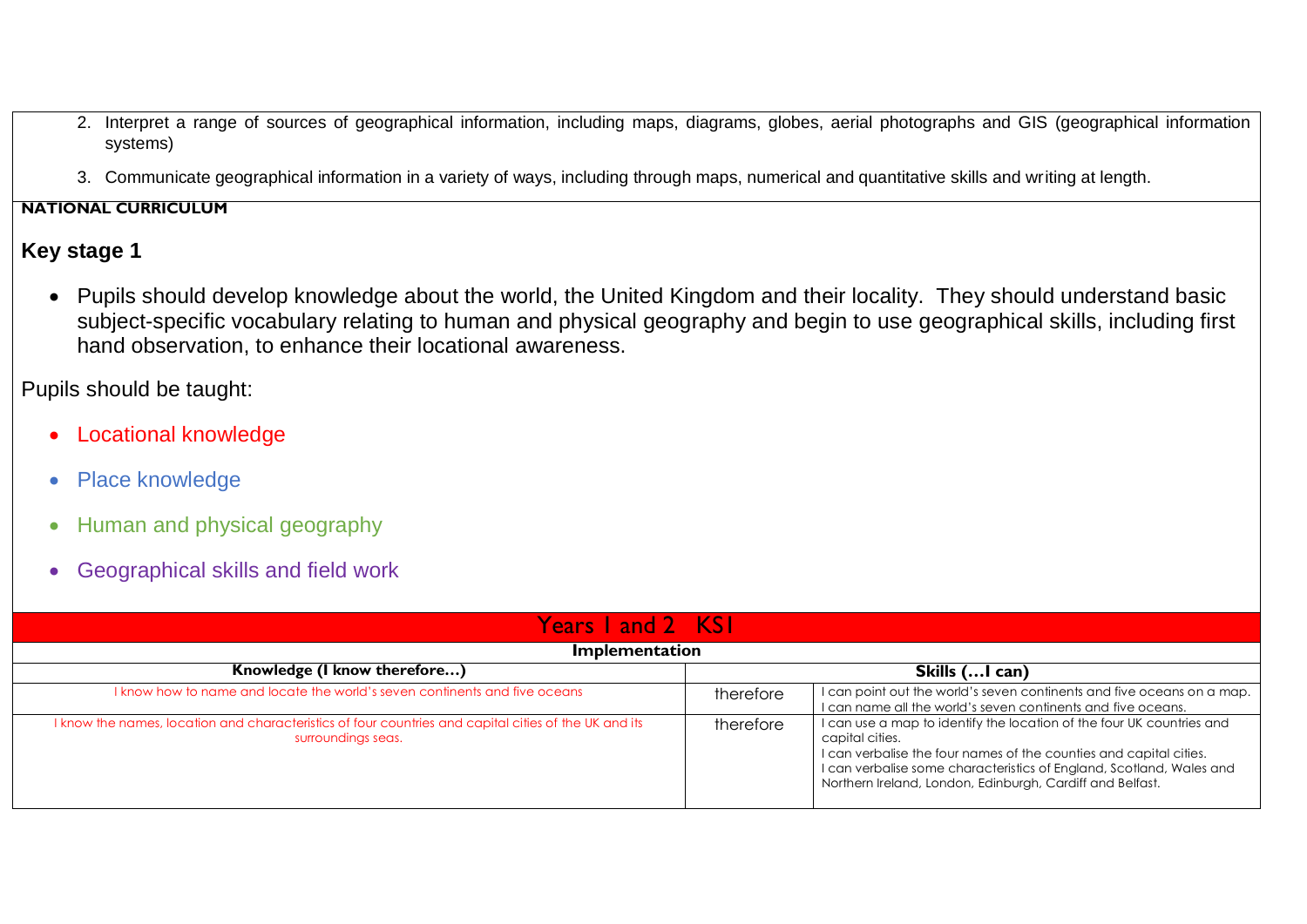| I know the geographical similarities and differences through studying the human and physical geography of<br>a small area of the UK and of a small area in a contrasting none European country.                                                                                                                                                                                                                                  |                                                                                                                                                                                                                                                                                                                                                                                                                                                                                                                   |                                                                                                                                                                                                                                                                                                                                                                                                                                                                                       | Therefore | I can use aerial photographs and plan perspectives to recognise<br>landmarks and basic human and physical features.<br>I can locate hot and cold areas of the UK and contrast this with a non-<br>European country.<br>I can use basic geographical vocabulary to refer to key physical and<br>human features.                                                                                                                                                                                                                                                                                                                                                                       |
|----------------------------------------------------------------------------------------------------------------------------------------------------------------------------------------------------------------------------------------------------------------------------------------------------------------------------------------------------------------------------------------------------------------------------------|-------------------------------------------------------------------------------------------------------------------------------------------------------------------------------------------------------------------------------------------------------------------------------------------------------------------------------------------------------------------------------------------------------------------------------------------------------------------------------------------------------------------|---------------------------------------------------------------------------------------------------------------------------------------------------------------------------------------------------------------------------------------------------------------------------------------------------------------------------------------------------------------------------------------------------------------------------------------------------------------------------------------|-----------|--------------------------------------------------------------------------------------------------------------------------------------------------------------------------------------------------------------------------------------------------------------------------------------------------------------------------------------------------------------------------------------------------------------------------------------------------------------------------------------------------------------------------------------------------------------------------------------------------------------------------------------------------------------------------------------|
| I know seasonal and daily weather patterns in the UK and the location of hot and cold areas of the world in<br>relation to the equator and the North and South Poles.                                                                                                                                                                                                                                                            |                                                                                                                                                                                                                                                                                                                                                                                                                                                                                                                   |                                                                                                                                                                                                                                                                                                                                                                                                                                                                                       | Therefore | I can observe daily weather patterns and make links to the seasons in<br>the UK.<br>I can point out an area of the world which is hot.<br>I can point out an area of the world which is cold.<br>I can point to the North and South Pole and the equator on a map.                                                                                                                                                                                                                                                                                                                                                                                                                   |
| I know basic geographical vocabulary to refer to key physical features including: beach, cliff, coast, forest,<br>hill, mountain, sea, ocean, river, soil, valley, vegetation, season and weather.<br>I know basic geographical vocabulary to refer to key human features including: city, town, village, factory,<br>farm, house, office, port, harbour and shop.                                                               |                                                                                                                                                                                                                                                                                                                                                                                                                                                                                                                   |                                                                                                                                                                                                                                                                                                                                                                                                                                                                                       | Therefore | I can use the correct geographical vocabulary for certain physical<br>features.<br>I can use the correct geographical vocabulary for certain human<br>features.                                                                                                                                                                                                                                                                                                                                                                                                                                                                                                                      |
|                                                                                                                                                                                                                                                                                                                                                                                                                                  | I know simple compass directions (north, east, south and west) and locational and directional language (for<br>example near and far, left and right) to describe the location of features and routes on a map.                                                                                                                                                                                                                                                                                                    |                                                                                                                                                                                                                                                                                                                                                                                                                                                                                       | Therefore | I can use a compass and be able to verbalise directions.<br>I can point and describe a route on a map using the correct<br>vocabulary.                                                                                                                                                                                                                                                                                                                                                                                                                                                                                                                                               |
| I know how to recognise landmarks and basic human and physical features; devise a simple map; use and<br>construct basic symbols in a key.                                                                                                                                                                                                                                                                                       |                                                                                                                                                                                                                                                                                                                                                                                                                                                                                                                   |                                                                                                                                                                                                                                                                                                                                                                                                                                                                                       | Therefore | I can use aerial photographs to draw basic plans by showing different<br>perspectives.<br>I can recognise the correct symbol in a key and can use this<br>information to include them onto a simple map.                                                                                                                                                                                                                                                                                                                                                                                                                                                                             |
| I know how to use simple fieldwork and observational skills to study the geography of my school and its<br>grounds and the key human and physical features of its surrounding environment.                                                                                                                                                                                                                                       |                                                                                                                                                                                                                                                                                                                                                                                                                                                                                                                   |                                                                                                                                                                                                                                                                                                                                                                                                                                                                                       | Therefore | I can observe and verbalise the location of my school in relation to<br>where it is geographically in the UK.<br>I can verbalise the location of my school in relation to its surrounding<br>grounds i.e. the pond is at the bottom of the playground.<br>I can verbalise the most important human and physical features of the<br>local environment i.e the church is opposite the school's entrance, the<br>factory is next to the school's playground.                                                                                                                                                                                                                            |
|                                                                                                                                                                                                                                                                                                                                                                                                                                  | <b>YEARLY ASSESSMENT STATEMENTS</b>                                                                                                                                                                                                                                                                                                                                                                                                                                                                               |                                                                                                                                                                                                                                                                                                                                                                                                                                                                                       |           | <b>VOCABULARY</b>                                                                                                                                                                                                                                                                                                                                                                                                                                                                                                                                                                                                                                                                    |
| <b>Emerging</b><br>Year 1<br>I can name places that are familiar to me.<br>I can talk about features of my own<br>immediate environment.<br>I know about similarities and differences<br>between my community and other<br>communities.<br>I can describe what places are like (e.g.<br>landscape, weather.)<br>I am beginning to name some countries in the<br>United Kingdom.<br>I can talk about the seasons and the weather. | Expected<br>Year 1<br>I can name, locate and identify characteristics<br>of the four countries of the United Kingdom.<br>I can name the capital cities of the United<br>kingdom and the surrounding seas.<br>I can make comparisons of human and<br>physical features of a small area of the United<br>Kingdom with my locality (e.g. a city location<br>and a village location).<br>I can identify seasonal and daily weather<br>patterns in the United Kingdom.<br>I can use basic geographical vocabulary such | <b>Exceeding</b><br>Year 1<br>I can name and locate the world's seven<br>continents and five oceans.<br>I can make comparisons of human and physical<br>features of a small area of the United Kingdom<br>and a small area in a contrasting non-European<br>country.<br>I can locate hot and cold areas of the world in<br>relation to the Equator and the North and South<br>Poles.<br>I can use basic geographical vocabulary such<br>as coast, ocean, valley, vegetation, factory, |           | <b>Vocabulary:</b><br>World map, continent,, Europe, Asia, Africa, North America, South<br>America, Australasia, Antarctica, ocean, Atlantic, Pacific, Indian,<br>Southern, Arctic, capital city, country, London, Edinburgh, Cardiff,<br>Belfast, United Kingdom, weather, rain, sun, wind, sleet, snow, hail.,<br>seasons, winter, summer, autumn, winter, hot, cold, equator, north<br>pole, south pole, environment, beach, cliff, coast, forest, hill,<br>mountain, sea, river, soil, valley, vegetation, town, village, factory,<br>farm, house, office, port, harbour, shop, atlas, globe, compass,<br>north, east, south, west, location, right, left, near, far, direction, |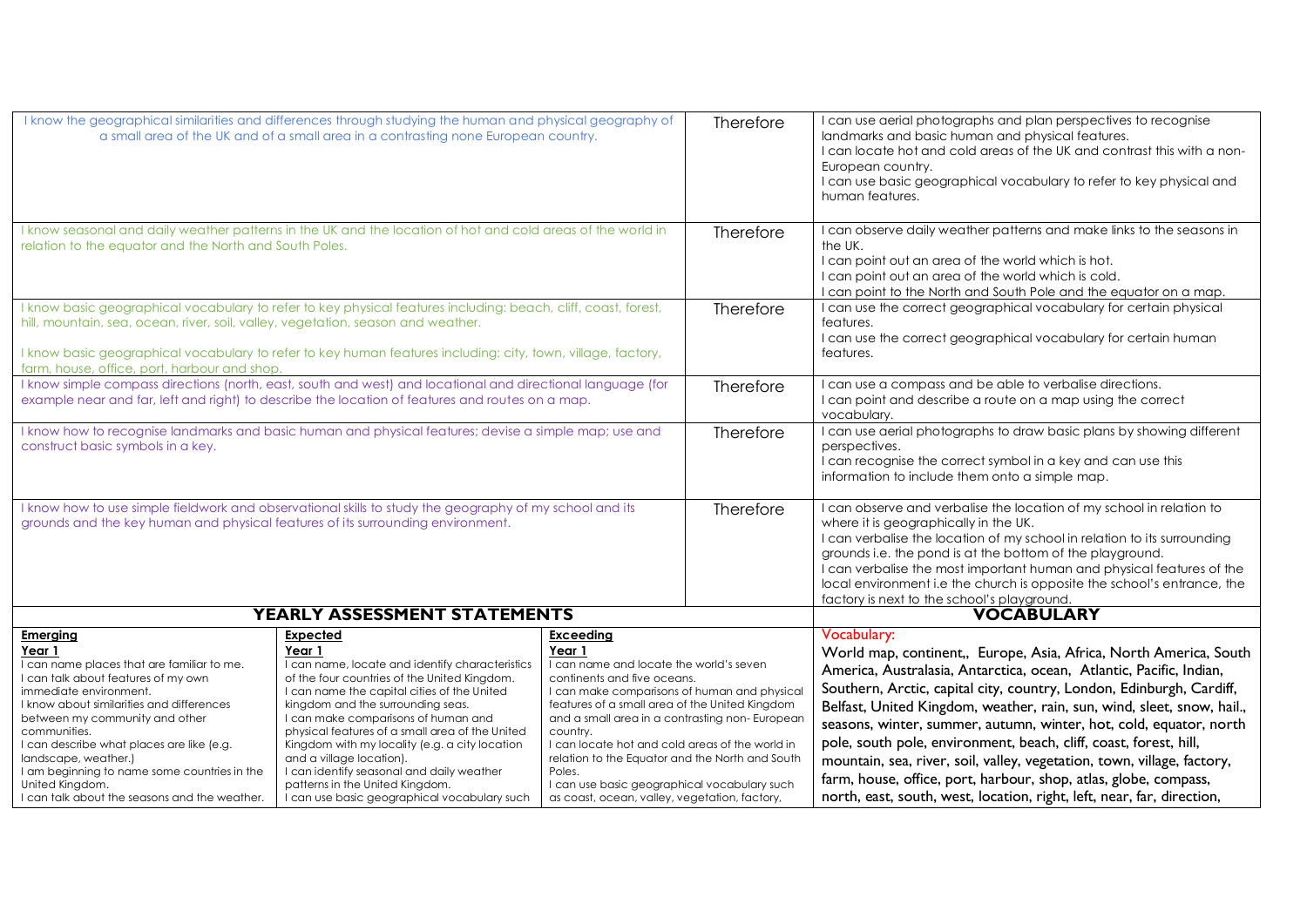| I can name some features of the environment                                                                | as beach, cliff, forest, hill, mountain, sea, river,                                                       | office, port and harbour.                        | aerial, landmark, map, plan, symbol, key and environment, plan,  |  |  |
|------------------------------------------------------------------------------------------------------------|------------------------------------------------------------------------------------------------------------|--------------------------------------------------|------------------------------------------------------------------|--|--|
| such as, beach, sea, forest, hill and river.                                                               | soil, season and weather.                                                                                  | I can use world maps, atlases, and globes to     | record, observe, route, journey, change, tally chart, pictogram, |  |  |
| I can use a simple map or plan.                                                                            | I can use world maps, atlases and globes to                                                                | identify countries, continents and oceans.       |                                                                  |  |  |
| I can use positional language (e.g. under, next                                                            | identify the United Kingdom and its countries.                                                             | I can use simple compass directions and          |                                                                  |  |  |
| to).                                                                                                       | I can use simple compass directions (e.g.                                                                  | directional language to describe the location of |                                                                  |  |  |
| I can make observations of the features of my                                                              | north, south, east, and west).                                                                             | features and routes on a map.                    |                                                                  |  |  |
| school.                                                                                                    | I can use locational and directional language                                                              | I can devise a simple map and devise and use a   |                                                                  |  |  |
|                                                                                                            | (e.g. near, far, left, right).                                                                             | key.                                             |                                                                  |  |  |
| Year 2                                                                                                     | I can use aerial photographs and plans to                                                                  | I can use simple fieldwork and observations to   |                                                                  |  |  |
| I can name, locate and identify characteristics                                                            | recognise landmarks and basic human and                                                                    | study the geography of my school and its wider   |                                                                  |  |  |
| of the four countries of the United Kingdom.                                                               | physical features.                                                                                         | surrounding environment.                         |                                                                  |  |  |
| I can name the capital cities of the United                                                                | I can devise a simple map.                                                                                 |                                                  |                                                                  |  |  |
| Kingdom.<br>I can name the surrounding seas of the United                                                  | I can use simple fieldwork and observations to<br>study the geography of my school and its                 | Year <sub>2</sub>                                |                                                                  |  |  |
| Kingdom.                                                                                                   | immediate locality.                                                                                        |                                                  |                                                                  |  |  |
| I can make comparisons of human and                                                                        |                                                                                                            | I can name and locate counties and cities of     |                                                                  |  |  |
| physical features of a small area of the United                                                            | Year 2                                                                                                     | the United Kingdom.                              |                                                                  |  |  |
| Kingdom with my locality (e.g. a city location                                                             |                                                                                                            | I can identify human and physical                |                                                                  |  |  |
| and a village location).                                                                                   | I can name and locate the world's seven                                                                    | characteristics of the United Kingdom.           |                                                                  |  |  |
| I can identify seasonal and daily weather                                                                  | continents and five oceans.                                                                                | I can identify the position and significance of  |                                                                  |  |  |
| patterns in the United Kingdom.                                                                            | I can make comparisons of human and                                                                        | the Equator, Arctic and Antarctic Circle.        |                                                                  |  |  |
| I can use basic geographical vocabulary such                                                               | physical features of a small area of the United                                                            | I can describe and understand key aspects of     |                                                                  |  |  |
| as beach, cliff, forest, hill, mountain, sea, river,                                                       | Kingdom and a small area in a contrasting                                                                  | volcanoes and earthquakes.                       |                                                                  |  |  |
| soil, season and weather.                                                                                  | non-European country.                                                                                      | I can use maps, atlases and globes.              |                                                                  |  |  |
| I can use world maps atlases and globes to                                                                 | I can locate hot and cold areas of the world in                                                            | I can use fieldwork to observe, measure, record  |                                                                  |  |  |
| identify the United Kingdom and its countries.                                                             | relation to the Equator and the North and                                                                  | and present the human and physical features in   |                                                                  |  |  |
| I can use simple compass directions (e.g.                                                                  | South Poles.                                                                                               | the local area using a range of methods.         |                                                                  |  |  |
| north, south, east, and west).                                                                             | I can use basic geographical vocabulary such                                                               |                                                  |                                                                  |  |  |
| I can use locational and directional language                                                              | as coast, ocean, valley, vegetation, factory,                                                              |                                                  |                                                                  |  |  |
| (e.g. near, far, left, right).                                                                             | office, port and harbour.                                                                                  |                                                  |                                                                  |  |  |
| I can use aerial photographs and plans to                                                                  | I can use world maps, atlases, and globes to                                                               |                                                  |                                                                  |  |  |
| recognise landmarks and basic human and                                                                    | identify countries, continents and oceans.                                                                 |                                                  |                                                                  |  |  |
| physical features.                                                                                         | I can use simple compass directions and                                                                    |                                                  |                                                                  |  |  |
| I can devise a simple map.<br>I can use simple fieldwork and observations to                               | directional language to describe the location<br>of features and routes on a map.                          |                                                  |                                                                  |  |  |
| study the geography of my school and its                                                                   | I can devise a simple map and devise and use                                                               |                                                  |                                                                  |  |  |
| locality.                                                                                                  | a kev.                                                                                                     |                                                  |                                                                  |  |  |
|                                                                                                            | I can use simple fieldwork and observations to                                                             |                                                  |                                                                  |  |  |
|                                                                                                            | study the geography of my school and its                                                                   |                                                  |                                                                  |  |  |
|                                                                                                            | surrounding environment.                                                                                   |                                                  |                                                                  |  |  |
|                                                                                                            | I can ask geographical questions and I can                                                                 |                                                  |                                                                  |  |  |
|                                                                                                            | express my own views about people, places                                                                  |                                                  |                                                                  |  |  |
|                                                                                                            | and the environment.                                                                                       |                                                  |                                                                  |  |  |
|                                                                                                            |                                                                                                            | <b>YEARLY IMPACT</b><br>ARE % GD %               |                                                                  |  |  |
| https://www.rgs.org/schools/teaching-resources/map-skills/                                                 |                                                                                                            |                                                  |                                                                  |  |  |
|                                                                                                            | year I = lesson I An introduction to maps -classroom plan compass, symbols,                                |                                                  |                                                                  |  |  |
|                                                                                                            | year 2 = lesson 2 The School Grounds - physical and human features, maps, diagrams, aerial photos, globes, |                                                  |                                                                  |  |  |
| https://theschooltrip.co.uk/virtual-school-trip-ideas-you-can-do-for-free/                                 |                                                                                                            |                                                  |                                                                  |  |  |
| espresso, BBC(newsround, video clips, Woodlands Junior, Primary resources, Teachers Pet, Twinkl, Topmarks, |                                                                                                            |                                                  |                                                                  |  |  |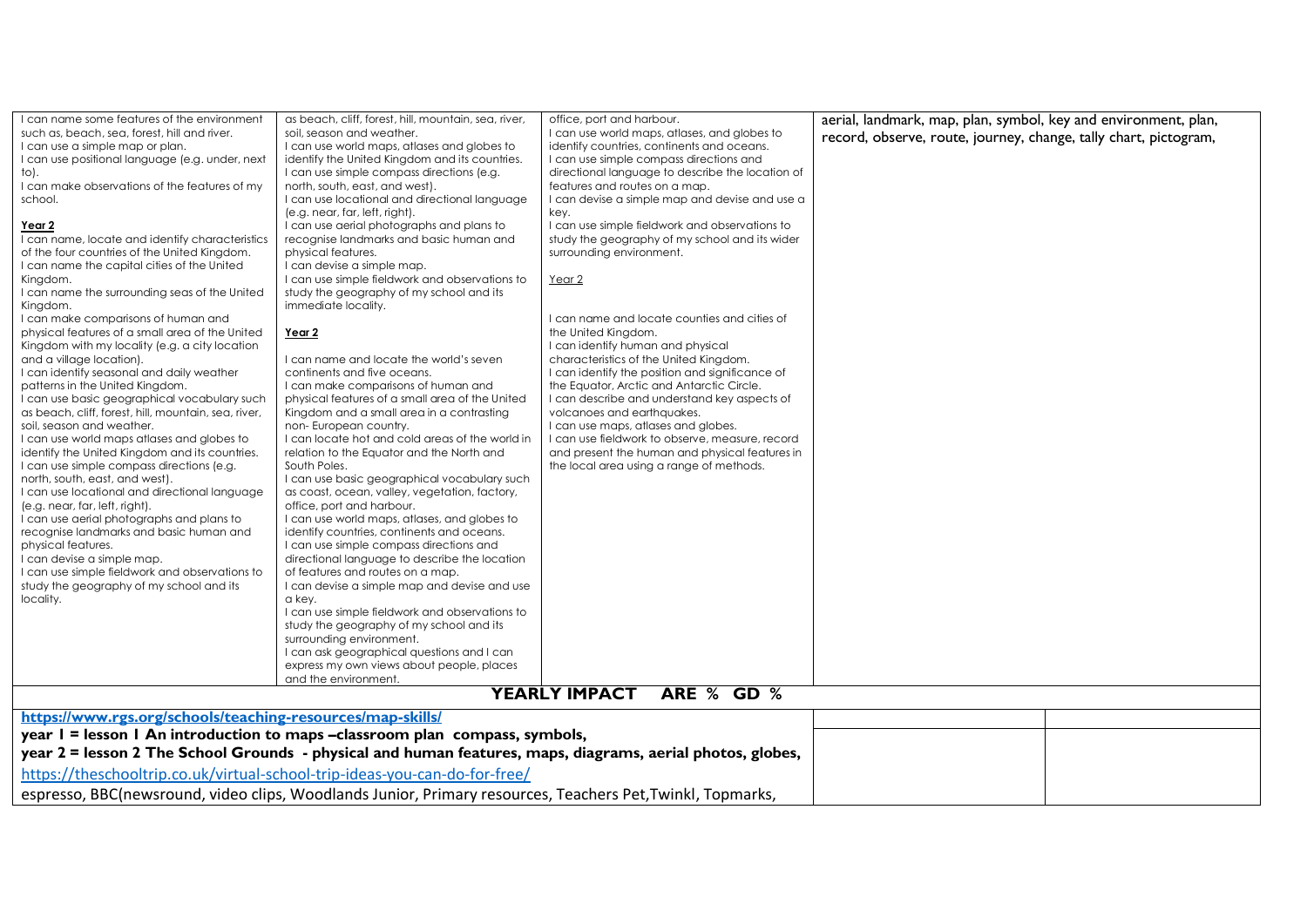| Sing-up, Topicbox, TES, National Geographic kids, Geointeractive.co.uk, Google Earth, Storycove, Oxfam, |  |
|---------------------------------------------------------------------------------------------------------|--|
| Planbee, brainpop, activity village, vimeo,                                                             |  |
|                                                                                                         |  |
|                                                                                                         |  |

| <b>Key Stage 2</b>                                                                                                                                                                                                                                                                                                                                                                                         |  |  |  |
|------------------------------------------------------------------------------------------------------------------------------------------------------------------------------------------------------------------------------------------------------------------------------------------------------------------------------------------------------------------------------------------------------------|--|--|--|
|                                                                                                                                                                                                                                                                                                                                                                                                            |  |  |  |
| <b>NATIONAL CURRICULUM</b>                                                                                                                                                                                                                                                                                                                                                                                 |  |  |  |
| Key stage 2                                                                                                                                                                                                                                                                                                                                                                                                |  |  |  |
| Pupils should extend their knowledge and understanding beyond the local area to include the UK and Europe,<br>North and South America. This will include the location and characteristics of a range of the world's most<br>significant human and physical features. They should develop their use of geographical knowledge,<br>understanding and skills to enhance their locational and place knowledge. |  |  |  |

# **Pupils should be taught:**

- **Locational knowledge**
- **Place knowledge**
- **Human and physical geography**
- **Geographical skills and field work**

**Year 3**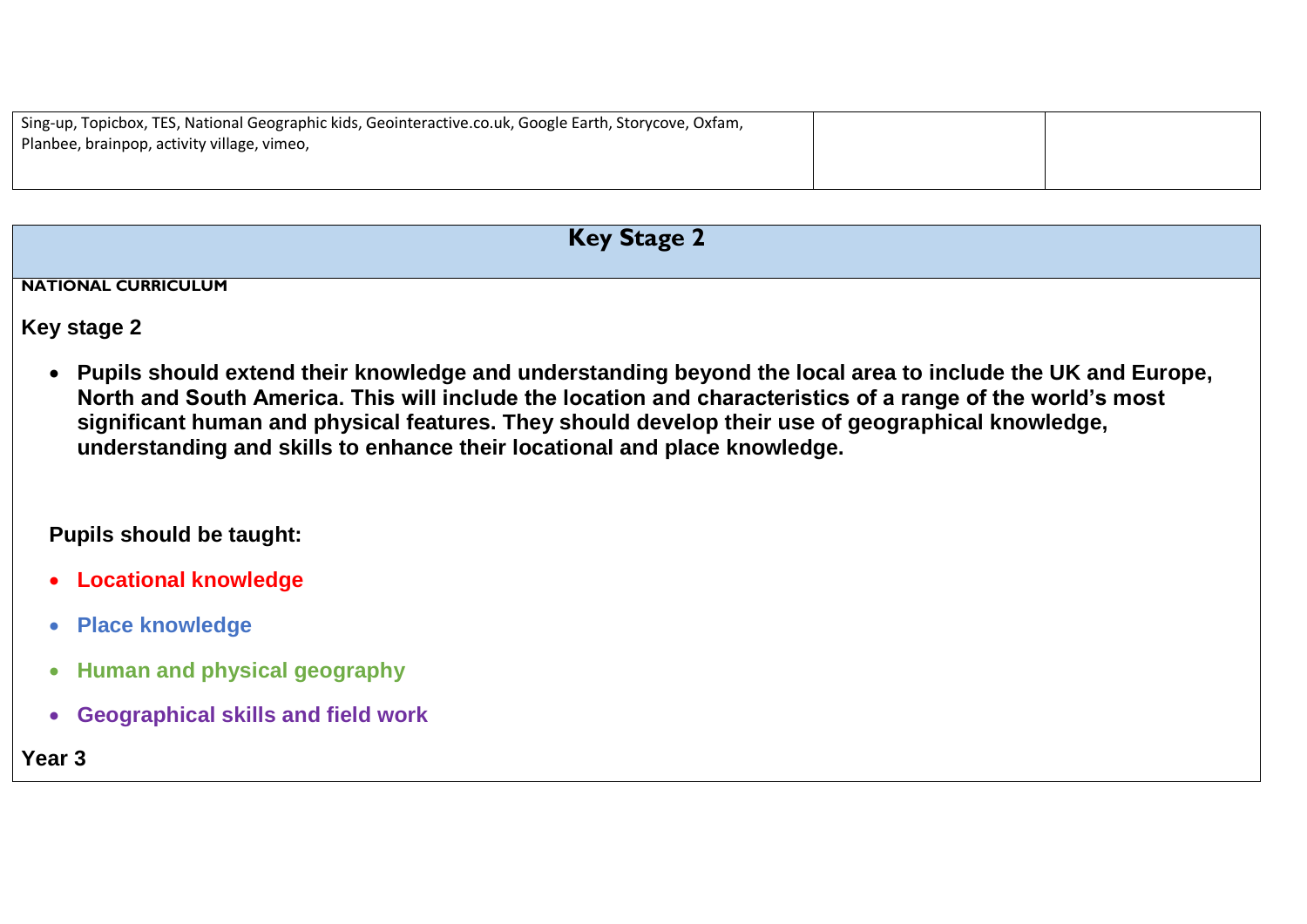- Locate the world's countries, using maps to focus on Europe (including the location of Russia) and North and South America, concentrating on their environmental regions, key physical and human characteristics, countries and major cities.
- Understand geographical similarities and differences through the study of human and physical geography of a region of the UK, and a region in a European country.
- Describe and understand key aspects of physical geography including volcanoes and earthquakes.
- Describe and understand key aspects of physical geography including climate zones and the water cycle
- Describe and understand key aspects of human geography including types of settlements and land use
- Use maps, atlases, globes and digital/computer mapping to locate countries and describe features studied.
- Use the four points of the compass, four figure grid references, symbols and a key (including the use of ordnance survey maps) to build their knowledge of the UK and wider world.
- Use field work to observe, measure, record and present human and physical features in the local area using a range of methods including sketch maps, plans, graphs and digital technologies.

| <b>Para</b><br><b>Year</b><br>WO<br><b>STAR</b><br>$\sim$ | LKS <sub>2</sub><br><b>inint</b><br>cycle) |  |  |
|-----------------------------------------------------------|--------------------------------------------|--|--|
| Implementation                                            |                                            |  |  |
| Skills ( I can)<br>Knowledge (I know therefore)           |                                            |  |  |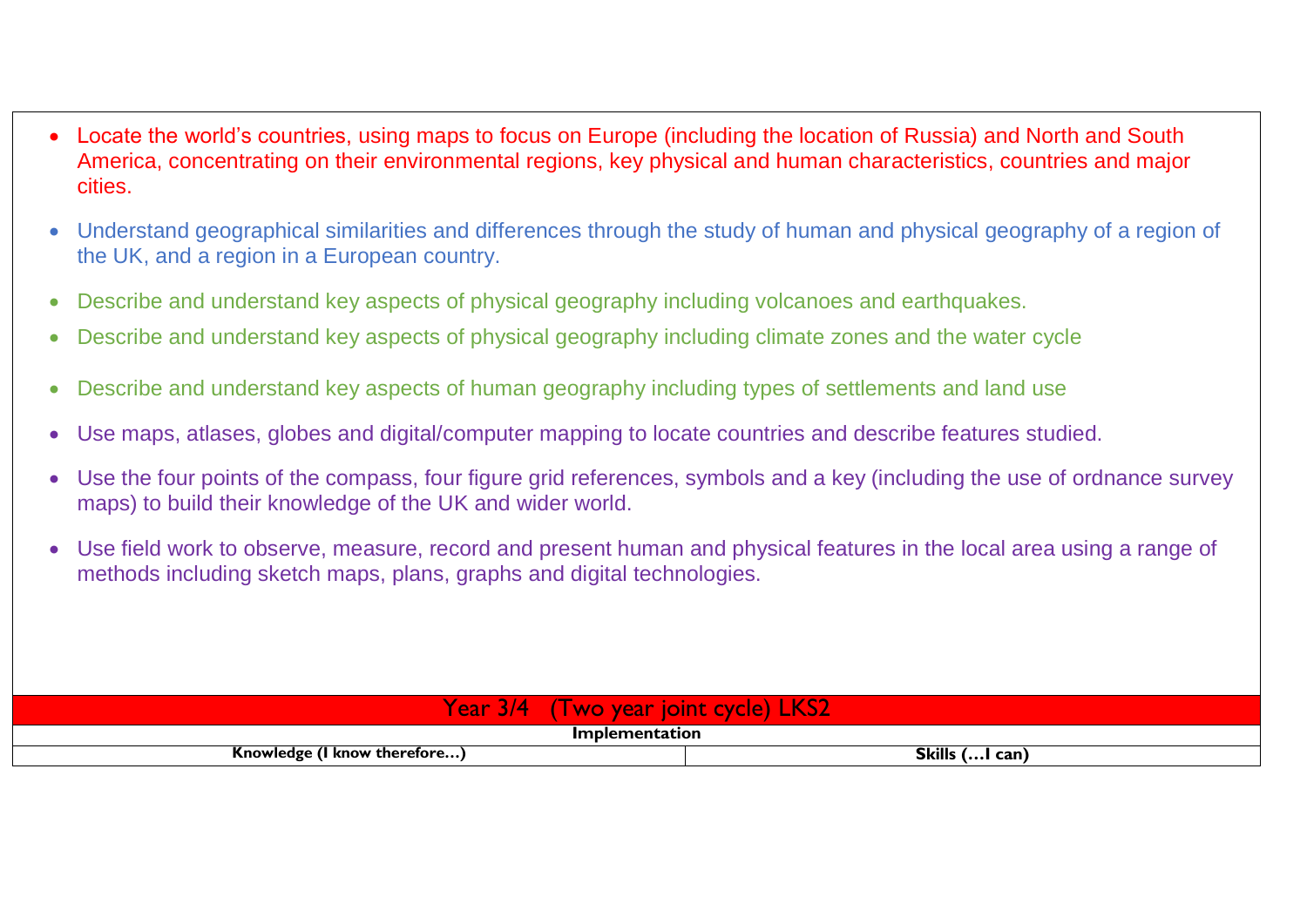| I know the location of the world's countries, using maps to focus on Europe (including the location<br>of Russia) and North and South America, concentrating on their environmental regions, key physical<br>and human characteristics, countries and major cities.<br>Name and locate counties and cities of the United Kingdom, geographical regions and their<br>identifying human and physical characteristics, land use patterns | therefore | I can point out on a map/atlas several countries in Europe including<br>Russia.<br>I can point out on a map/atlas North and South America.<br>I can verbalise some environmental regions, key physical and human<br>characteristics, countries and major cities in Europe, N/S USA.<br>I can name several counties and cities in the UK and identify some<br>of their geographical regions and their human and physical<br>characteristics, land use patterns. |
|---------------------------------------------------------------------------------------------------------------------------------------------------------------------------------------------------------------------------------------------------------------------------------------------------------------------------------------------------------------------------------------------------------------------------------------|-----------|----------------------------------------------------------------------------------------------------------------------------------------------------------------------------------------------------------------------------------------------------------------------------------------------------------------------------------------------------------------------------------------------------------------------------------------------------------------|
| I know how to understand geographical similarities and differences through the study of human<br>and physical geography of a region of the UK, and a region in a European country.                                                                                                                                                                                                                                                    | therefore | I can understand the similarities and differences through the study of<br>human and physical geography in Italy.                                                                                                                                                                                                                                                                                                                                               |
| I know how to describe and understand key aspects of physical geography including volcanoes<br>and earthquakes.                                                                                                                                                                                                                                                                                                                       | therefore | I can describe and understand different types of volcanoes and<br>earthquakes.<br>I can locate using a map/atlas examples of world volcanoes and<br>earthquakes.                                                                                                                                                                                                                                                                                               |
| I know how to use maps, atlases, globes and digital/computer mapping to locate countries and<br>describe features studied                                                                                                                                                                                                                                                                                                             | therefore | I can use maps, atlases, globes and digital mapping to locate different<br>countries.                                                                                                                                                                                                                                                                                                                                                                          |
| Use the four points of the compass, four figure grid references, symbols and a key (including the use<br>of ordnance survey maps) to build their knowledge of the UK and wider world.                                                                                                                                                                                                                                                 | therefore | I can use North, East, South and West to describe where a place is.<br>I can use four figure grid references to locate places on a map.<br>I can use symbols and a key on an ordnance survey map.                                                                                                                                                                                                                                                              |
| Use field work to observe, measure, record and present human and physical features in the local<br>area using a range of methods including sketch maps, plans, graphs and digital technologies.                                                                                                                                                                                                                                       | therefore | I can draw sketch maps and plans of a local area/transport link<br>I can observe, measure, record and present physical and human<br>features in the local area.                                                                                                                                                                                                                                                                                                |
| YEARLY ASSESSMENT STATEMENTS                                                                                                                                                                                                                                                                                                                                                                                                          |           | <b>VOCABULARY</b>                                                                                                                                                                                                                                                                                                                                                                                                                                              |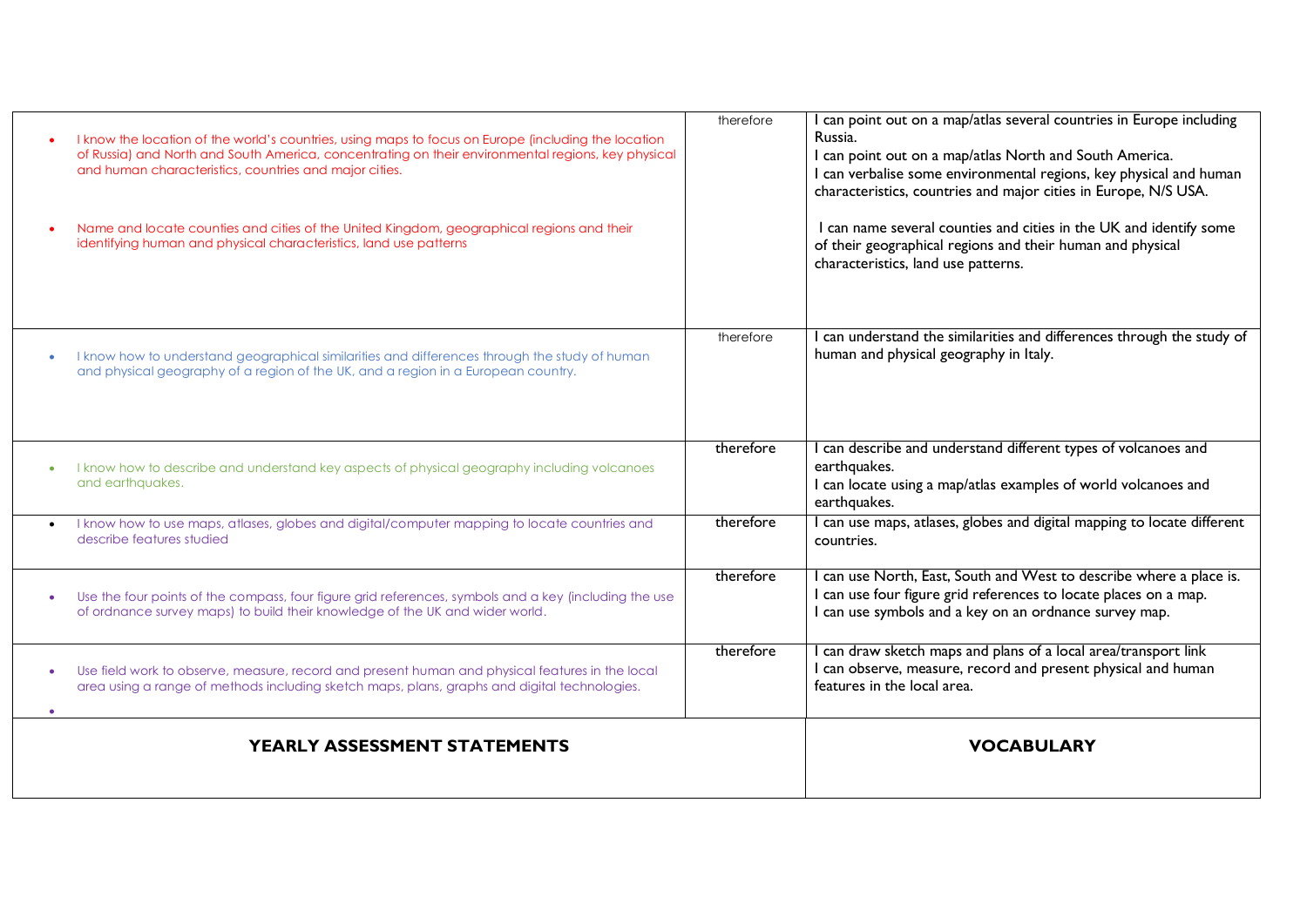| Emeraina<br>I can name and locate the world's seven<br>continents and five oceans.<br>I can name and locate counties and cities of<br>the United Kingdom<br>I can identify the position and significance of<br>the Equator, Arctic and Antarctic circle<br>I can make comparisons of human and<br>physical features of a small area of the United<br>Kingdom and a small area in a contrasting<br>non-European country.<br>I can identify human and physical<br>characteristics of the United Kingdom.<br>I can locate hot and cold areas of the world in<br>relation to the Equator and the North and<br>South Poles.<br>I can use basic geographical vocabulary such<br>as coast, ocean, valley, vegetation, factory,<br>office, port and harbour.<br>I can describe and understand key aspects of<br>volcanoes and earthquakes<br>I can use world maps, atlases, and globes to<br>identify countries, continents and oceans.<br>I can use simple compass directions and<br>directional language to describe the location<br>of features and routes on a map.<br>I can devise a simple map and devise and use<br>a kev.<br>I can use simple fieldwork and observations to<br>study the geography of my school and its<br>surrounding environment.<br>I can ask geographical questions and I can<br>express my own views about people places<br>and the environment.<br>I can use maps, atlases and globes.<br>I can use fieldwork to observe, measure,<br>record and present the human and physical<br>features in the local area using a range of<br>methods. | <b>Expected</b><br>I can name and locate counties and cities of<br>the United Kingdom.<br>I can identify geographical regions of the<br>United Kingdom<br>I can locate the world's countries.<br>concentrating on their environmental regions,<br>key physical and human characteristics and<br>major cities.<br>I can identify the position and significance of<br>the Tropics of Cancer and Capricorn<br>I can identify human and physical character<br>istics of the United Kingdom.<br>I can identify the position and significance of<br>the Equator, Arctic and Antarctic Circle.<br>I can describe and understand key aspects of<br>volcanoes and earthquakes.<br>I can describe and understand the key<br>aspects of rivers and mountains<br>I can describe and understand the key<br>aspects of settlements and land use<br>I can use maps, atlases and globes.<br>I can use fieldwork to observe, measure,<br>record and present the human and physical<br>features in the local area using a range of<br>methods. | Exceedina.<br>I can locate the world's countries,<br>concentrating on their environmental regions,<br>key physical and human characteristics and<br>major cities.<br>I can locate the world's countries, focusing on<br>European countries<br>I can identify geographical regions of the<br>United Kingdom.<br>I can identify key topographic features of the<br>United Kingdom, such as hills, mountains, coast<br>and rivers.<br>I can identify the position and significance of<br>the Tropics of Cancer and Capricorn.<br>I can identify the position and significance of<br>latitude, longitude, Northern Hemisphere and<br>Southern Hemisphere<br>I can describe and understand the key<br>aspects of rivers and mountains.<br>I can describe and understand the key<br>aspects of settlements and land use.<br>I understand land use patterns and how they<br>have changed over time.<br>I can understand similarities and differences<br>between the United Kingdom and a region in<br>a European country<br>I can describe and<br>understand the key aspects of the distribution<br>of natural resources including energy, food,<br>minerals and water,<br>I can describe and understand key aspects of<br>the water cycle.<br>I can use the eight points of a compass, and<br>four grid references on a map. | Continent, ocean, Europe, Asia, Africa, North America, South<br>America, Australasia, Antarctica, Atlantic, Pacific, Indian, Southern,<br>Arctic, names of UK counties, names of UK cities, equator, Arctic<br>circle, Antarctic circle, volcanoes, strand, mantle, outer core ,inner<br>core, magma, active, dormant, extinct, epicentre, shock wave,<br>magnitude, earthquake, tsunami, tornado, terrestrial, marine,<br>physical/human features, environment, hills, mountains, sea, changes,<br>latitude, longitude, similarities, differences, compare, region,<br>landscape, population, land use, retail, leisure, housing/residential,<br>urban, rural, business, agriculture, industry landscape, features, atlas,<br>globe, natural disaster, river, source, stream, estuary, tributary, water<br>cycle, transport and habitat, climate zone, types of settlement<br>, ordnance survey map |
|------------------------------------------------------------------------------------------------------------------------------------------------------------------------------------------------------------------------------------------------------------------------------------------------------------------------------------------------------------------------------------------------------------------------------------------------------------------------------------------------------------------------------------------------------------------------------------------------------------------------------------------------------------------------------------------------------------------------------------------------------------------------------------------------------------------------------------------------------------------------------------------------------------------------------------------------------------------------------------------------------------------------------------------------------------------------------------------------------------------------------------------------------------------------------------------------------------------------------------------------------------------------------------------------------------------------------------------------------------------------------------------------------------------------------------------------------------------------------------------------------------------------------------------------------------------|------------------------------------------------------------------------------------------------------------------------------------------------------------------------------------------------------------------------------------------------------------------------------------------------------------------------------------------------------------------------------------------------------------------------------------------------------------------------------------------------------------------------------------------------------------------------------------------------------------------------------------------------------------------------------------------------------------------------------------------------------------------------------------------------------------------------------------------------------------------------------------------------------------------------------------------------------------------------------------------------------------------------------|------------------------------------------------------------------------------------------------------------------------------------------------------------------------------------------------------------------------------------------------------------------------------------------------------------------------------------------------------------------------------------------------------------------------------------------------------------------------------------------------------------------------------------------------------------------------------------------------------------------------------------------------------------------------------------------------------------------------------------------------------------------------------------------------------------------------------------------------------------------------------------------------------------------------------------------------------------------------------------------------------------------------------------------------------------------------------------------------------------------------------------------------------------------------------------------------------------------------------------------------------------------------------------------------------------------------|------------------------------------------------------------------------------------------------------------------------------------------------------------------------------------------------------------------------------------------------------------------------------------------------------------------------------------------------------------------------------------------------------------------------------------------------------------------------------------------------------------------------------------------------------------------------------------------------------------------------------------------------------------------------------------------------------------------------------------------------------------------------------------------------------------------------------------------------------------------------------------------------------|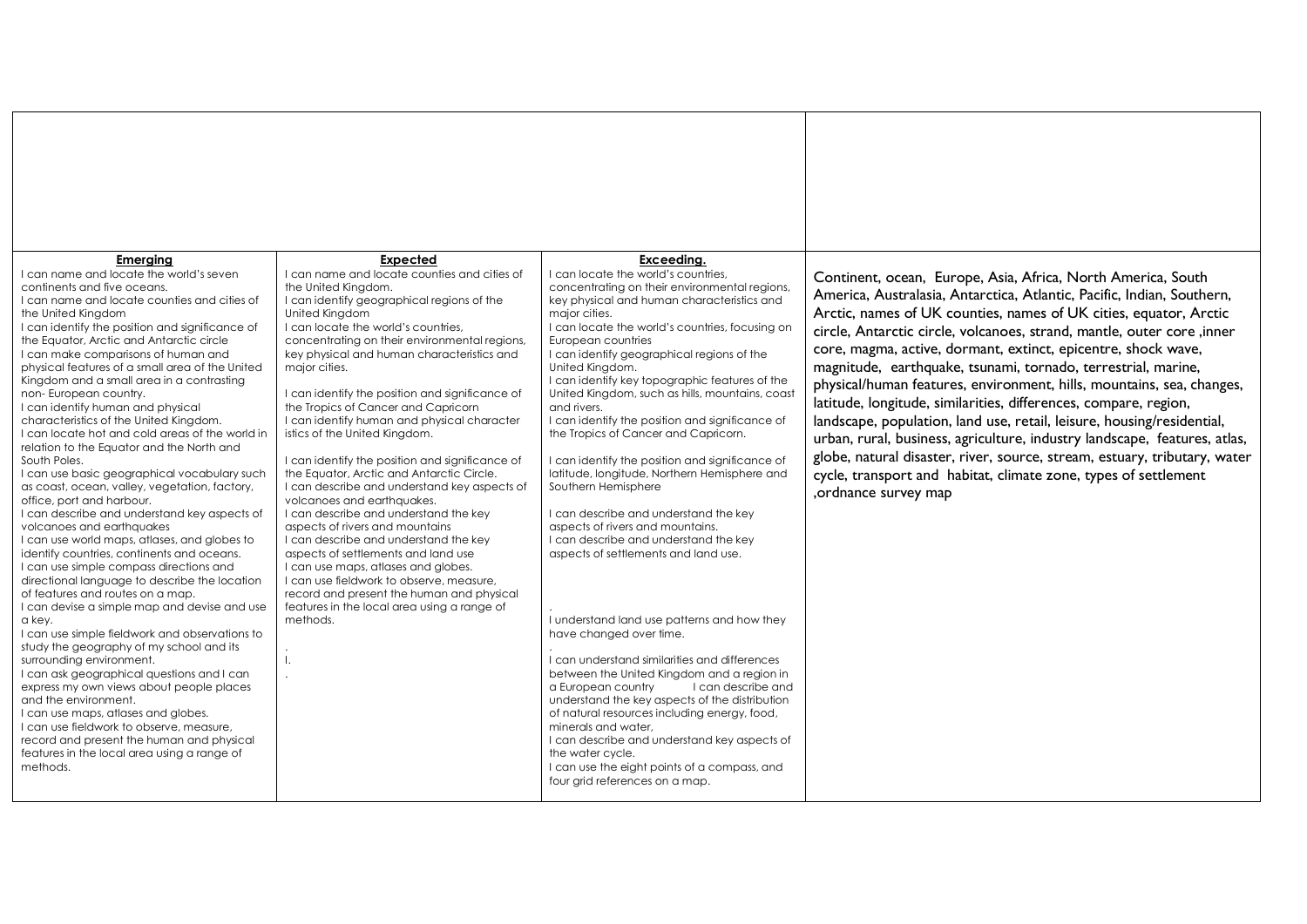|                                                                                                                                                                                                                                                                                                                                                                  |                                                                                                                                                                                                                                                                                                                                                                                                                 | <b>ARE</b><br>GD |                                  |                           |
|------------------------------------------------------------------------------------------------------------------------------------------------------------------------------------------------------------------------------------------------------------------------------------------------------------------------------------------------------------------|-----------------------------------------------------------------------------------------------------------------------------------------------------------------------------------------------------------------------------------------------------------------------------------------------------------------------------------------------------------------------------------------------------------------|------------------|----------------------------------|---------------------------|
|                                                                                                                                                                                                                                                                                                                                                                  | <b>ANNUAL IMPACT</b>                                                                                                                                                                                                                                                                                                                                                                                            |                  |                                  |                           |
| Helpful resources and web links:                                                                                                                                                                                                                                                                                                                                 |                                                                                                                                                                                                                                                                                                                                                                                                                 |                  | <b>Pupils Not Meeting Target</b> | <b>Actions to address</b> |
| https://www.rgs.org/schools/teaching-resources/map-skills/<br>year 3 = lesson 3 - Getting to know the British Isles, countries, capital cities, 8 point compass mountains,<br>rivers, seas<br>year4 = lesson 4 -Ordnance Survey maps -places and landmarks on OS maps, human and physical<br>features, symbols, 8 point compass, 4 and 6 figure grid references, |                                                                                                                                                                                                                                                                                                                                                                                                                 |                  |                                  |                           |
| https://www.yorkshirewater.com/education/online-<br>account but it tells you how to set that up                                                                                                                                                                                                                                                                  | lessons?utm_source=facebook&utm_medium=social&utm_campaign=education_20&utm_content=educati<br>on 20 organic septlessons 210920&fbclid=IwAR2ce5mfYh eCZXGbVZbnNbN9s ell ej b-<br>AcvZdN3FCYqleuh-i916Bsl set of lessons from Yorkshire water - water cycle and states of matter, water<br>catchment, water treatment, waste-water treatment, living with water, water safety, pond dipping. You need a you tube |                  |                                  |                           |
| low pressure                                                                                                                                                                                                                                                                                                                                                     | http://www.curriculumbits.com/prodimages/details/geography/depressions.html - a look at low the effect of                                                                                                                                                                                                                                                                                                       |                  |                                  |                           |
|                                                                                                                                                                                                                                                                                                                                                                  | http://www.tes.co.uk/ARTICLE.aspx?storycode=372265 - making a tornado, practical geography                                                                                                                                                                                                                                                                                                                      |                  |                                  |                           |
|                                                                                                                                                                                                                                                                                                                                                                  | http://www.tes.co.uk/ARTICLE.aspx?storycode=385603 - weather vanes                                                                                                                                                                                                                                                                                                                                              |                  |                                  |                           |
|                                                                                                                                                                                                                                                                                                                                                                  | http://www.tes.co.uk/ARTICLE.aspx?storycode=376811 - practical lesson resource on barometers                                                                                                                                                                                                                                                                                                                    |                  |                                  |                           |
| http://kids.nationalgeographic.com/kids/ – weird and wonderful facts for geography, links to a wide variety<br>of countries (ideal for projects), fun things children can make and do                                                                                                                                                                            |                                                                                                                                                                                                                                                                                                                                                                                                                 |                  |                                  |                           |
| http://www.upd8.org.uk/climate-futures – climate change resources and information for use in class                                                                                                                                                                                                                                                               |                                                                                                                                                                                                                                                                                                                                                                                                                 |                  |                                  |                           |
| http://www.eon-uk.com/EnergyExperience/93.htm - Energy Town                                                                                                                                                                                                                                                                                                      |                                                                                                                                                                                                                                                                                                                                                                                                                 |                  |                                  |                           |
| http://learn.christianaid.org.uk/TeachersResources/primary/crazyclimate.aspx - Crazy Climate                                                                                                                                                                                                                                                                     |                                                                                                                                                                                                                                                                                                                                                                                                                 |                  |                                  |                           |
|                                                                                                                                                                                                                                                                                                                                                                  | http://powerdown.actionaid.org.uk/ - Power Down: Climate change and energy resources                                                                                                                                                                                                                                                                                                                            |                  |                                  |                           |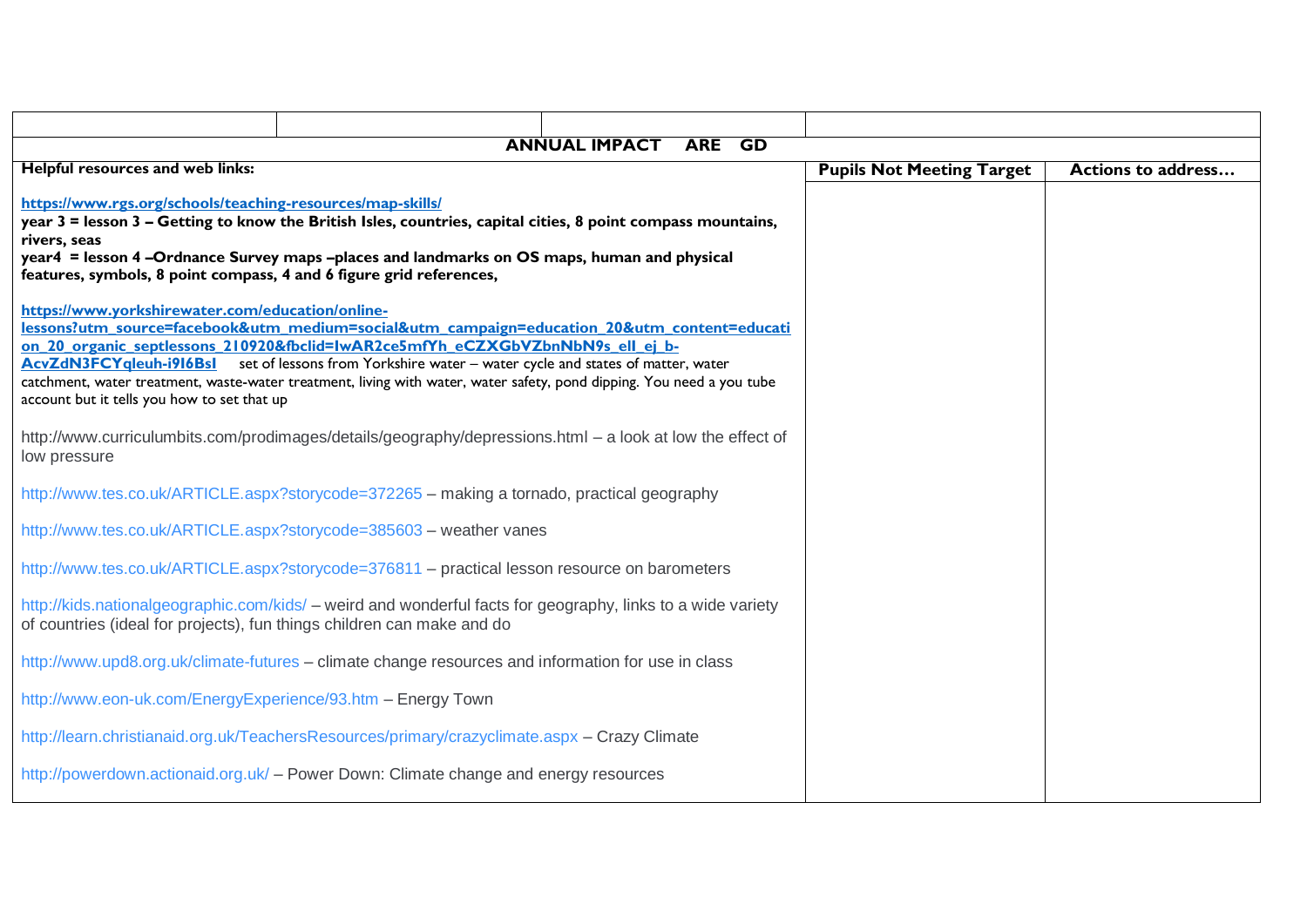| http://www.travelbuster.org.uk/ - Travel Buster: calculate score, how can they improve it?                                               |  |
|------------------------------------------------------------------------------------------------------------------------------------------|--|
| http://www.teachshare.org.uk/ - online resource of links for environmental issues                                                        |  |
| http://www.ngfl-cymru.org.uk/eng/rainforests-ks2-geog – tropical rainforests – pupils can use these<br>resources for a number of lessons |  |
| http://wwf.panda.org/what_we_do/where_we_work/arctic/area/species/polarbear/polar_bear/kids_zone/ -                                      |  |
| http://www.ngfl-cymru.org.uk/eng/vtc-ks2-geography-what-a-load-of-rubbish - resources about<br>recycling/landfill                        |  |
| https://www.twinkl.co.uk/resources/home-key-stage-1-subjects/geography                                                                   |  |
| https://www.nationalgeographic.org/education/classroom-resources/                                                                        |  |
| https://www.tes.com/teaching-resources                                                                                                   |  |
| https://www.planbee.com/geography/                                                                                                       |  |
| https://www.teachingideas.co.uk/subjects/geography#                                                                                      |  |
| https://www.sheppardsoftware.com/Geography.htm                                                                                           |  |
| https://www.brainpop.com/socialstudies/geography/                                                                                        |  |
| https://www.sparklebox.co.uk/                                                                                                            |  |
| https://www.topmarks.co.uk/Search.aspx?Subject=12                                                                                        |  |
| http://www.primaryresources.co.uk/geography/geography.htm                                                                                |  |
| https://www.bbc.co.uk/programmes/articles/1vYCLNIGK2wdM8R9FqhVxhV/class-clips-primary                                                    |  |
| https://theschooltrip.co.uk/virtual-school-trip-ideas-you-can-do-for-free/                                                               |  |
| espresso, BBC(newsround, video clips, Woodlands Junior, Primary resources, Teachers Pet, Twinkl, Topmarks,                               |  |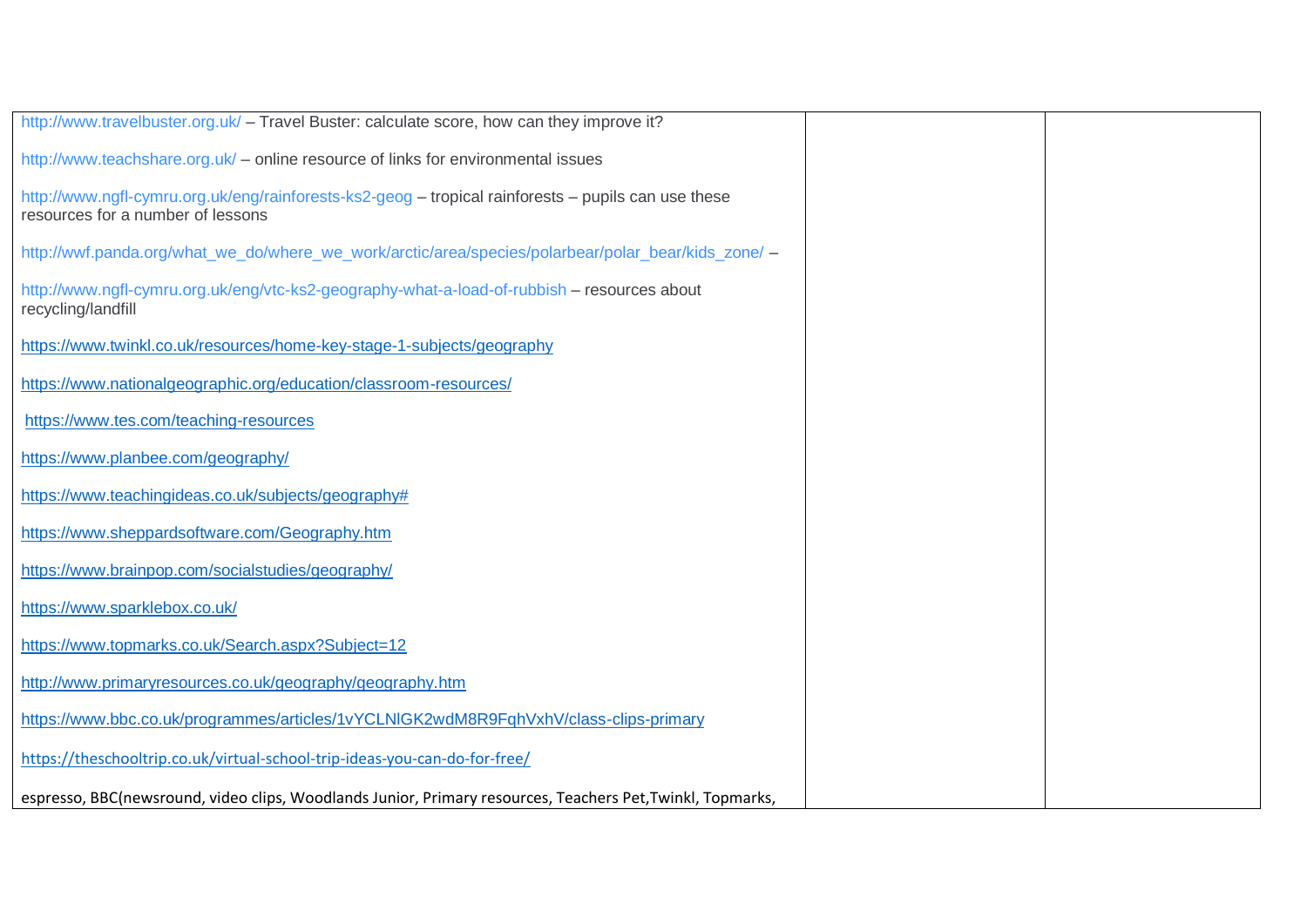| Sing-up, Topicbox, TES, National Geographic kids, Geointeractive.co.uk, Google Earth, Storycove, Oxfam,<br>Planbee, brainpop, activity village, vimeo, |  |
|--------------------------------------------------------------------------------------------------------------------------------------------------------|--|
| https://www.metoffice.gov.uk/weather/learn-about/met-office-for-schools/other-content/other-resources/are-<br>you-obsessed-with-the-weather            |  |
| Year 51                                                                                                                                                |  |

National Curriculum

Key Stage 2

Year 5

- Key topographical features (hills, mountains, coasts) and understand how some of these aspects have changed over time.
- Identify the position and significance of equator, Northern Hemisphere, Southern Hemisphere, Arctic and Antarctic Circle.
- Understand geographical similarities and differences through the study of human and physical geography of a region of the UK, and a region within North or South America.
- Describe and understand key aspects of physical geography including biomes and vegetation belts, mountains.
- Use maps, atlases, globes and digital/computer mapping to locate countries and describe features studied.
- Use the eight points of the compass, four and six figure grid references, symbols and a key (including the use of ordnance survey maps) to build their knowledge of the UK and wider world.
- Use field work to observe, measure, record and present human and physical features in the local area using a range of methods including sketch maps, plans, graphs and digital technologies.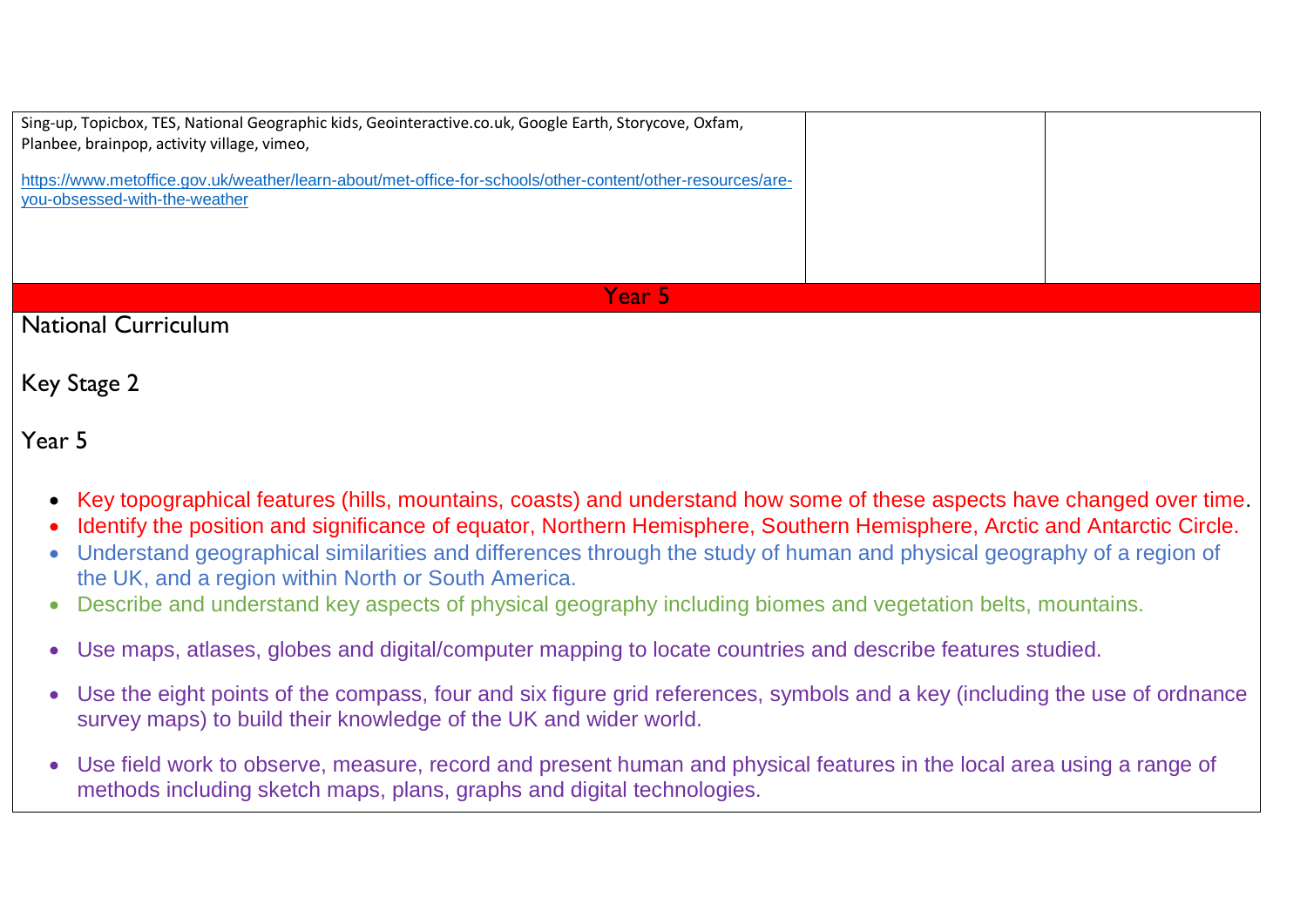| Implementation                                                                                                                                                                                                   |                                                                                                       |                  |                                                                                                                                                                                                                                                                                                                                                                                                                                                                        |  |  |
|------------------------------------------------------------------------------------------------------------------------------------------------------------------------------------------------------------------|-------------------------------------------------------------------------------------------------------|------------------|------------------------------------------------------------------------------------------------------------------------------------------------------------------------------------------------------------------------------------------------------------------------------------------------------------------------------------------------------------------------------------------------------------------------------------------------------------------------|--|--|
| Knowledge (I know therefore)                                                                                                                                                                                     |                                                                                                       | Skills ( I can)  |                                                                                                                                                                                                                                                                                                                                                                                                                                                                        |  |  |
| I know key topographical features (hills, mountains, coasts) and understand how some of these<br>aspects have changed over time.                                                                                 |                                                                                                       | <b>Therefore</b> | can name coastal features and discuss erosion                                                                                                                                                                                                                                                                                                                                                                                                                          |  |  |
| Hemisphere, Arctic and Antarctic Circle.                                                                                                                                                                         | I know how to identify the position and significance of equator, Northern Hemisphere, Southern        |                  | I can use an atlas/map/globe to identify and name the position of<br>the equator, N and s hemispheres, Antarctic and Arctic Circles.<br>I can identify latitudes and longitudes, and the equator and know<br>their affects.                                                                                                                                                                                                                                            |  |  |
| I know how to understand geographical similarities and differences through the study of human<br>$\bullet$<br>and physical geography of a region of the UK, and a region within North or South America.          |                                                                                                       | Therefore        | I can understand land-use patterns and how they've changed over<br>time<br>I can describe how some places are similar and dissimilar in relation<br>to their physical and human features<br>I can gain knowledge of the Amazon/world rainforests and its<br>fundamental importance to the world                                                                                                                                                                        |  |  |
| I know how to describe and understand key aspects of physical geography including biomes and<br>$\bullet$<br>vegetation belts, mountains.                                                                        |                                                                                                       | <b>Therefore</b> | I can use the vocabulary for the world biomes and vegetation belts<br>and understand their key aspects.<br>I can begin to notice that biomes are linked to lines of longitude and<br>latitude<br>I can explain the impact of climate change eg. the melting of the<br>polar ice caps/increase in coastal erosion.<br>I can label layers of a rainforest and know what deforestation is<br>I can name and locate some of the world's mountainous regions in<br>an atlas |  |  |
| I know how to use maps, atlases, globes and digital/computer mapping to locate countries and<br>$\bullet$<br>describe features studied.                                                                          |                                                                                                       | <b>Therefore</b> | I can use a range of atlases, globes, aerial photos, satellite images<br>and ordnance survey maps to find countries and describe what a<br>locality might be like.                                                                                                                                                                                                                                                                                                     |  |  |
| I know how to use the eight points of the compass, four and six figure grid references, symbols and<br>a key (including the use of ordinance survey maps) to build their knowledge of the UK and wider<br>world. |                                                                                                       | Therefore        | I can use ordnance survey symbols, and 4/6 figure grid references.<br>I can use a key/legend to show my knowledge of the UK and wider<br>world<br>I can use contours and relief o                                                                                                                                                                                                                                                                                      |  |  |
| I know how to use field work to observe, measure, record and present human and physical features<br>in the local area using a range of methods including sketch maps, plans, graphs and digital<br>technologies. |                                                                                                       | Therefore        | I can compare human and physical features in the local area to<br>Scarborough (residential fieldwork) using a range of maps, digital<br>technology and aerial photos                                                                                                                                                                                                                                                                                                   |  |  |
| YEARLY ASSESSMENT STATEMENTS                                                                                                                                                                                     |                                                                                                       |                  | <b>VOCABULARY</b>                                                                                                                                                                                                                                                                                                                                                                                                                                                      |  |  |
| <b>Emerging</b><br>Expected<br>I can locate the world's countries, focusing on<br>I can locate the world's countries,<br>concentrating on their environmental regions,<br>European countries.                    | Exceeding<br>I can locate the world's countries including<br>North and South America concentrating on |                  | Features, hills , mountains, coasts, erosion equator, Northern<br>Hemisphere, Southern hemisphere, Arctic and Antarctic circle,                                                                                                                                                                                                                                                                                                                                        |  |  |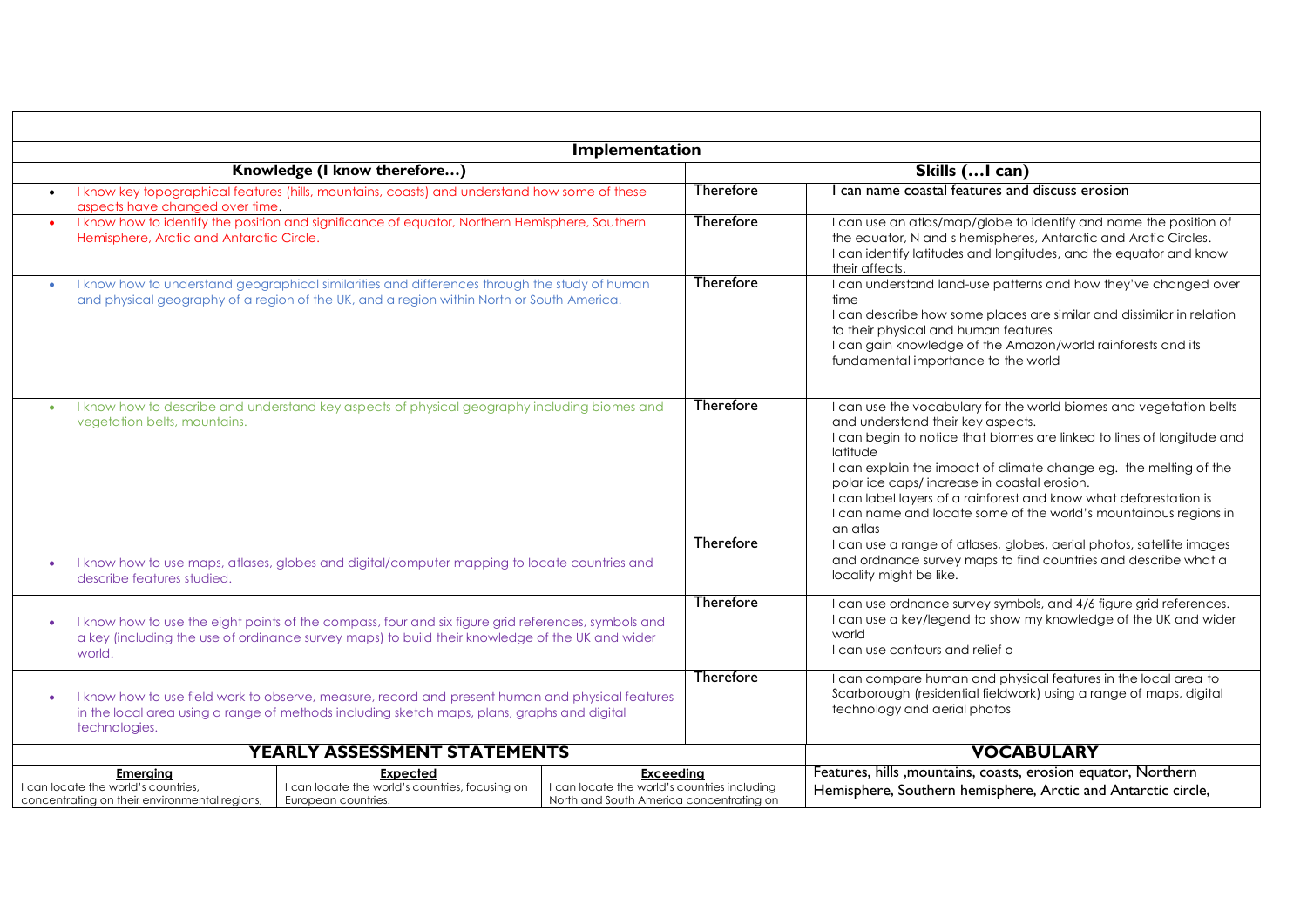| key physical and human characteristics and<br>major cities.<br>I can identify geographical regions of the<br>United Kingdom.<br>I can identify key topographic features of the<br>United Kingdom, such as hills, mountains, coast<br>and rivers.<br>I can identify the position and significance of<br>the Tropics of Cancer and Capricorn.<br>I can describe and understand the key<br>aspects of rivers and mountains.<br>I can describe and understand the key<br>aspects of settlements and land use. | I understand land use patterns and how they<br>have changed over time.<br>I can identify the position and significance of<br>latitude, longitude, Northern Hemisphere and<br>Southern Hemisphere.<br>I can understand similarities and differences<br>between the United Kingdom and a region in<br>a European country.<br>I can describe and understand climate zones,<br>biomes, and vegetation belts.<br>I can describe and understand the key<br>aspects of the distribution of natural resources<br>including energy, food, minerals and water,<br>I can describe and understand key aspects of<br>the water cycle.<br>I can use the eight points of a compass, and<br>four grid references on a map. | their environmental regions, key physical and<br>human characteristics, countries and major<br>cities.<br>I can identify the Prime/Greenwich Meridian<br>and time zones.<br>I can understand similarities and differences of<br>the human and physical geography of a<br>region of North or South America.<br>I can describe and understand economic<br>activity including trade links.<br>I can use digital /computer mapping to locate<br>countries and describe features studied.<br>I can use the eight points of a compass, six<br>figure grid references, symbols and key<br>(including Ordnance Survey maps.)<br>I can use fieldwork to study the human and<br>physical features of an area, including graphs<br>and digital technology.<br>I can use geographical evidence to draw<br>conclusions, and give opinions about a place. | location, similarities, differences, human, physical, region, continent,<br>country, county, city, capital/major, border, Scarborough, Amazon<br>,rainforest. Polar regions, biomes, tundra, tropical, savanna, desert,<br>grassland, alpine , taiga, temperate/deciduous forest, vegetation belts,<br>patterns, environment, resources, man-made, food, minerals, energy,<br>trade, climate zones, temperate, polar, arid, tropical, Mediterranean,<br>mountains climate change, global warming, deforestation, , import,<br>export, conservation, positive/negative impact, tourism, impact,<br>interdependent, land-use, longitude, latitude, map, atlas, fieldwork<br>ordnance survey, compass (N, E, S, W, NE, SE, SW, NW), grid<br>reference, co-ordinates, symbol, key/legend, observe, measure,<br>record, sketch maps, plans, graphs, comparisons, satellite image, |  |
|-----------------------------------------------------------------------------------------------------------------------------------------------------------------------------------------------------------------------------------------------------------------------------------------------------------------------------------------------------------------------------------------------------------------------------------------------------------------------------------------------------------|------------------------------------------------------------------------------------------------------------------------------------------------------------------------------------------------------------------------------------------------------------------------------------------------------------------------------------------------------------------------------------------------------------------------------------------------------------------------------------------------------------------------------------------------------------------------------------------------------------------------------------------------------------------------------------------------------------|---------------------------------------------------------------------------------------------------------------------------------------------------------------------------------------------------------------------------------------------------------------------------------------------------------------------------------------------------------------------------------------------------------------------------------------------------------------------------------------------------------------------------------------------------------------------------------------------------------------------------------------------------------------------------------------------------------------------------------------------------------------------------------------------------------------------------------------------|------------------------------------------------------------------------------------------------------------------------------------------------------------------------------------------------------------------------------------------------------------------------------------------------------------------------------------------------------------------------------------------------------------------------------------------------------------------------------------------------------------------------------------------------------------------------------------------------------------------------------------------------------------------------------------------------------------------------------------------------------------------------------------------------------------------------------------------------------------------------------|--|
|                                                                                                                                                                                                                                                                                                                                                                                                                                                                                                           |                                                                                                                                                                                                                                                                                                                                                                                                                                                                                                                                                                                                                                                                                                            | ANNUAL IMPACT ARE % GD %                                                                                                                                                                                                                                                                                                                                                                                                                                                                                                                                                                                                                                                                                                                                                                                                                    |                                                                                                                                                                                                                                                                                                                                                                                                                                                                                                                                                                                                                                                                                                                                                                                                                                                                              |  |
|                                                                                                                                                                                                                                                                                                                                                                                                                                                                                                           | https://www.rgs.org/schools/teaching-resources/map-skills/<br>year5 = lesson 5 - Contour lines , contour lines, relief, human and physical features                                                                                                                                                                                                                                                                                                                                                                                                                                                                                                                                                        |                                                                                                                                                                                                                                                                                                                                                                                                                                                                                                                                                                                                                                                                                                                                                                                                                                             |                                                                                                                                                                                                                                                                                                                                                                                                                                                                                                                                                                                                                                                                                                                                                                                                                                                                              |  |
|                                                                                                                                                                                                                                                                                                                                                                                                                                                                                                           |                                                                                                                                                                                                                                                                                                                                                                                                                                                                                                                                                                                                                                                                                                            |                                                                                                                                                                                                                                                                                                                                                                                                                                                                                                                                                                                                                                                                                                                                                                                                                                             |                                                                                                                                                                                                                                                                                                                                                                                                                                                                                                                                                                                                                                                                                                                                                                                                                                                                              |  |
|                                                                                                                                                                                                                                                                                                                                                                                                                                                                                                           | https://theschooltrip.co.uk/virtual-school-trip-ideas-you-can-do-for-free/                                                                                                                                                                                                                                                                                                                                                                                                                                                                                                                                                                                                                                 |                                                                                                                                                                                                                                                                                                                                                                                                                                                                                                                                                                                                                                                                                                                                                                                                                                             |                                                                                                                                                                                                                                                                                                                                                                                                                                                                                                                                                                                                                                                                                                                                                                                                                                                                              |  |
| https://www.bbc.co.uk/teach/class-clips-video/geography-ks2-ks3-seriously-raleigh/zhk3nrd Walter Raleigh<br>series of short videos of children now retracing his hunt for gold ElDorado.<br>espresso, BBC(newsround, video clips, Woodlands Junior, Primary resources, Teachers Pet, Twinkl, Topmarks,                                                                                                                                                                                                    |                                                                                                                                                                                                                                                                                                                                                                                                                                                                                                                                                                                                                                                                                                            |                                                                                                                                                                                                                                                                                                                                                                                                                                                                                                                                                                                                                                                                                                                                                                                                                                             |                                                                                                                                                                                                                                                                                                                                                                                                                                                                                                                                                                                                                                                                                                                                                                                                                                                                              |  |
| Planbee, brainpop, activity village, vimeo,                                                                                                                                                                                                                                                                                                                                                                                                                                                               | Sing-up, Topicbox, TES, National Geographic kids, Geointeractive.co.uk, Google Earth, Storycove, Oxfam,                                                                                                                                                                                                                                                                                                                                                                                                                                                                                                                                                                                                    |                                                                                                                                                                                                                                                                                                                                                                                                                                                                                                                                                                                                                                                                                                                                                                                                                                             |                                                                                                                                                                                                                                                                                                                                                                                                                                                                                                                                                                                                                                                                                                                                                                                                                                                                              |  |
| http://kids.nationalgeographic.com/kids/ – weird and wonderful facts for geography, links to a wide variety<br>of countries (ideal for projects), fun things children can make and do                                                                                                                                                                                                                                                                                                                     |                                                                                                                                                                                                                                                                                                                                                                                                                                                                                                                                                                                                                                                                                                            |                                                                                                                                                                                                                                                                                                                                                                                                                                                                                                                                                                                                                                                                                                                                                                                                                                             |                                                                                                                                                                                                                                                                                                                                                                                                                                                                                                                                                                                                                                                                                                                                                                                                                                                                              |  |
| http://www.upd8.org.uk/climate-futures - climate change resources and information for use in class                                                                                                                                                                                                                                                                                                                                                                                                        |                                                                                                                                                                                                                                                                                                                                                                                                                                                                                                                                                                                                                                                                                                            |                                                                                                                                                                                                                                                                                                                                                                                                                                                                                                                                                                                                                                                                                                                                                                                                                                             |                                                                                                                                                                                                                                                                                                                                                                                                                                                                                                                                                                                                                                                                                                                                                                                                                                                                              |  |
|                                                                                                                                                                                                                                                                                                                                                                                                                                                                                                           |                                                                                                                                                                                                                                                                                                                                                                                                                                                                                                                                                                                                                                                                                                            |                                                                                                                                                                                                                                                                                                                                                                                                                                                                                                                                                                                                                                                                                                                                                                                                                                             |                                                                                                                                                                                                                                                                                                                                                                                                                                                                                                                                                                                                                                                                                                                                                                                                                                                                              |  |
| http://www.eon-uk.com/EnergyExperience/93.htm - Energy Town                                                                                                                                                                                                                                                                                                                                                                                                                                               |                                                                                                                                                                                                                                                                                                                                                                                                                                                                                                                                                                                                                                                                                                            |                                                                                                                                                                                                                                                                                                                                                                                                                                                                                                                                                                                                                                                                                                                                                                                                                                             |                                                                                                                                                                                                                                                                                                                                                                                                                                                                                                                                                                                                                                                                                                                                                                                                                                                                              |  |
| http://learn.christianaid.org.uk/TeachersResources/primary/crazyclimate.aspx - Crazy Climate                                                                                                                                                                                                                                                                                                                                                                                                              |                                                                                                                                                                                                                                                                                                                                                                                                                                                                                                                                                                                                                                                                                                            |                                                                                                                                                                                                                                                                                                                                                                                                                                                                                                                                                                                                                                                                                                                                                                                                                                             |                                                                                                                                                                                                                                                                                                                                                                                                                                                                                                                                                                                                                                                                                                                                                                                                                                                                              |  |
|                                                                                                                                                                                                                                                                                                                                                                                                                                                                                                           |                                                                                                                                                                                                                                                                                                                                                                                                                                                                                                                                                                                                                                                                                                            |                                                                                                                                                                                                                                                                                                                                                                                                                                                                                                                                                                                                                                                                                                                                                                                                                                             |                                                                                                                                                                                                                                                                                                                                                                                                                                                                                                                                                                                                                                                                                                                                                                                                                                                                              |  |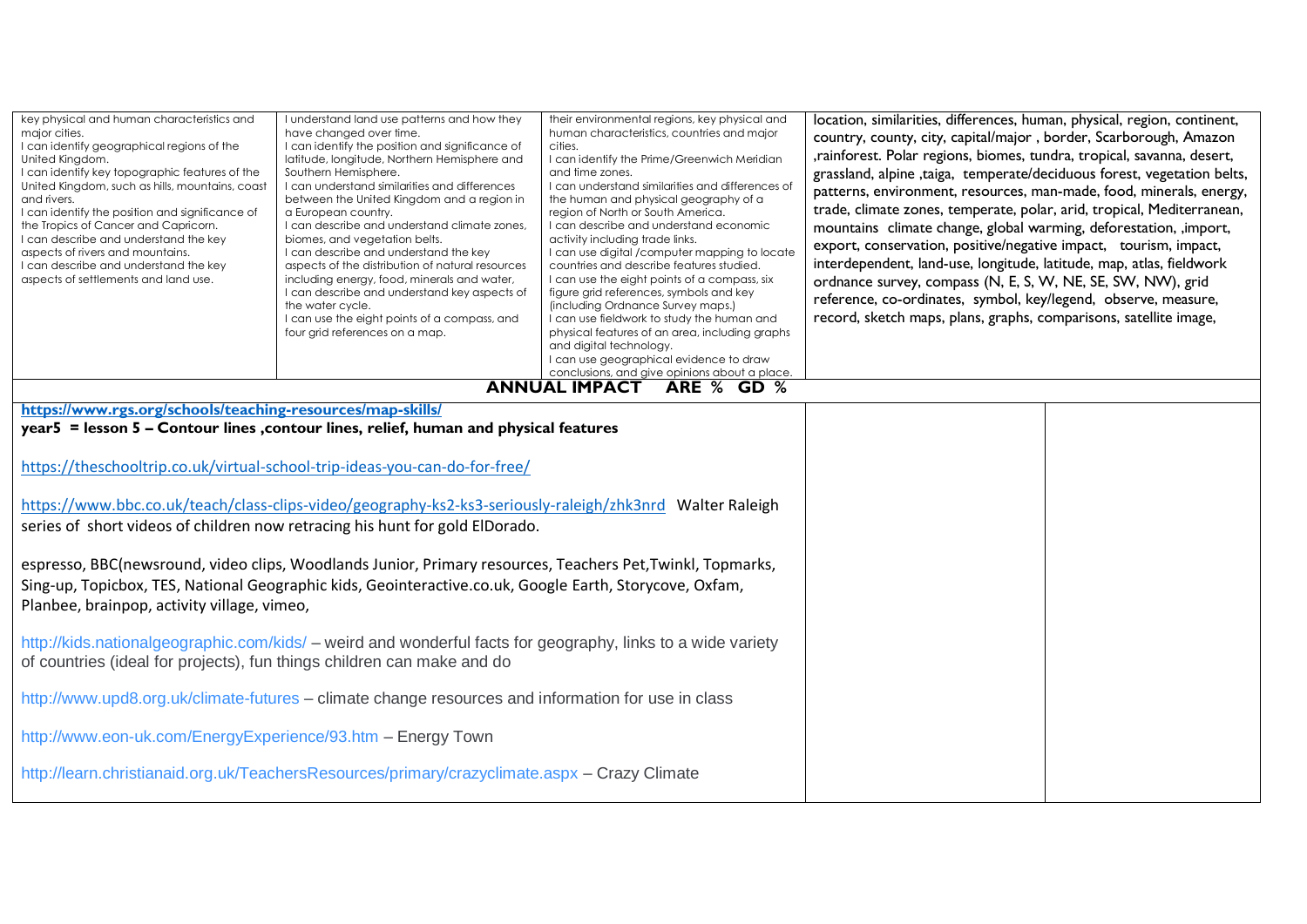| http://powerdown.actionaid.org.uk/ - Power Down: Climate change and energy resources                                                                                                                            |  |
|-----------------------------------------------------------------------------------------------------------------------------------------------------------------------------------------------------------------|--|
| http://www.travelbuster.org.uk/ - Travel Buster: calculate score, how can they improve it?                                                                                                                      |  |
| http://www.teachshare.org.uk/ - online resource of links for environmental issues                                                                                                                               |  |
| http://www.ngfl-cymru.org.uk/eng/vtc-ks2-geography-what-a-load-of-rubbish - resources about<br>recycling/landfhttps://www.twinkl.co.uk/resources/home-key-stage-1-subjects/geography                            |  |
| https://www.nationalgeographic.org/education/classroom-resources/                                                                                                                                               |  |
| https://www.tes.com/teaching-resources                                                                                                                                                                          |  |
| https://www.planbee.com/geography/                                                                                                                                                                              |  |
| https://www.teachingideas.co.uk/subjects/geography#                                                                                                                                                             |  |
| https://www.sheppardsoftware.com/Geography.htm                                                                                                                                                                  |  |
| https://www.brainpop.com/socialstudies/geography/                                                                                                                                                               |  |
| https://www.sparklebox.co.uk/                                                                                                                                                                                   |  |
| https://www.topmarks.co.uk/Search.aspx?Subject=12                                                                                                                                                               |  |
| http://www.primaryresources.co.uk/geography/geography.htm                                                                                                                                                       |  |
| https://www.bbc.co.uk/programmes/articles/1vYCLNIGK2wdM8R9FghVxhV/class-clips-primary                                                                                                                           |  |
| https://www.teach-nology.com/worksheets/country/antartica/<br>https://wwf.panda.org/discover/knowledge_hub/teacher_resources/lesson_plans/? Arctic WWF science and<br>maths worksheets<br>$\frac{1}{\rho_{DF}}$ |  |
| Polar regions.pdf                                                                                                                                                                                               |  |
| polar word mat PDF – great for literacy descriptive writing and vocab                                                                                                                                           |  |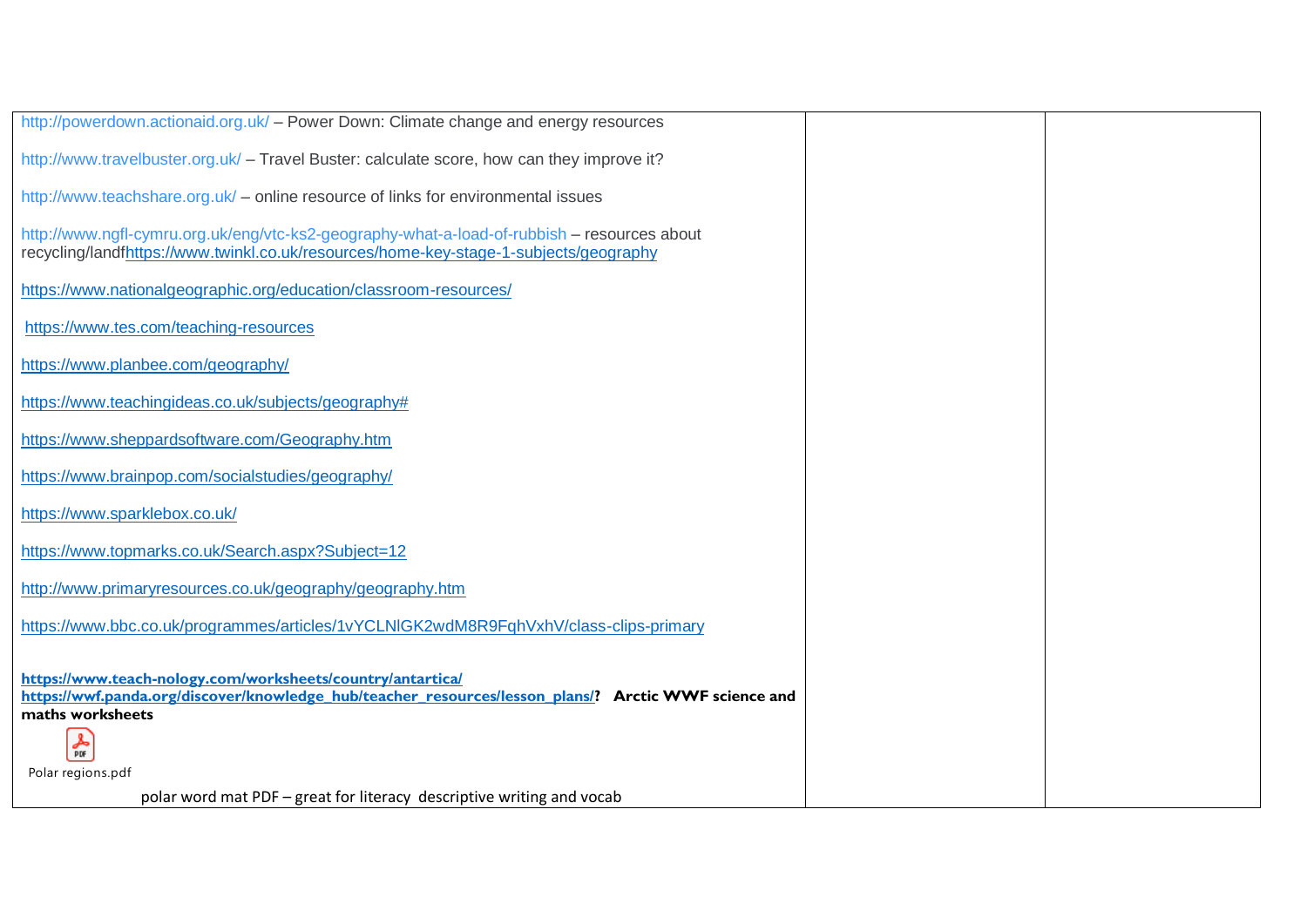| https://www.zsl.org/learning-resources<br>Animal, rainforest resources, polar animals<br>https://www.metoffice.gov.uk/weather/learn-about/met-office-for-schools/other-content/other-<br>resources/are-you-obsessed-with-the-weather<br>Weather<br>https://www.royalmint.com/globalassets/kids/activity-page/coin in the classroom geography.pdf |  |  |  |
|--------------------------------------------------------------------------------------------------------------------------------------------------------------------------------------------------------------------------------------------------------------------------------------------------------------------------------------------------|--|--|--|
| Year 6                                                                                                                                                                                                                                                                                                                                           |  |  |  |
| <b>National Curriculum</b>                                                                                                                                                                                                                                                                                                                       |  |  |  |

```
Key Stage 2
```
# Year 6

- Features of rivers and how some aspects have changed over time.
- Identify the position and significance of latitude, longitude, the Tropics of Cancer and Capricorn, the Prime/Greenwich Meridian and time zones (including day and night)
- Describe and understand key aspects of physical geography including rivers
- Describe and understand key aspects of human geography including: economic activity including trade links, and the distribution of natural resources including energy, food, minerals and water
- Use maps, atlases, globes and digital/computer mapping to locate countries and describe features studied.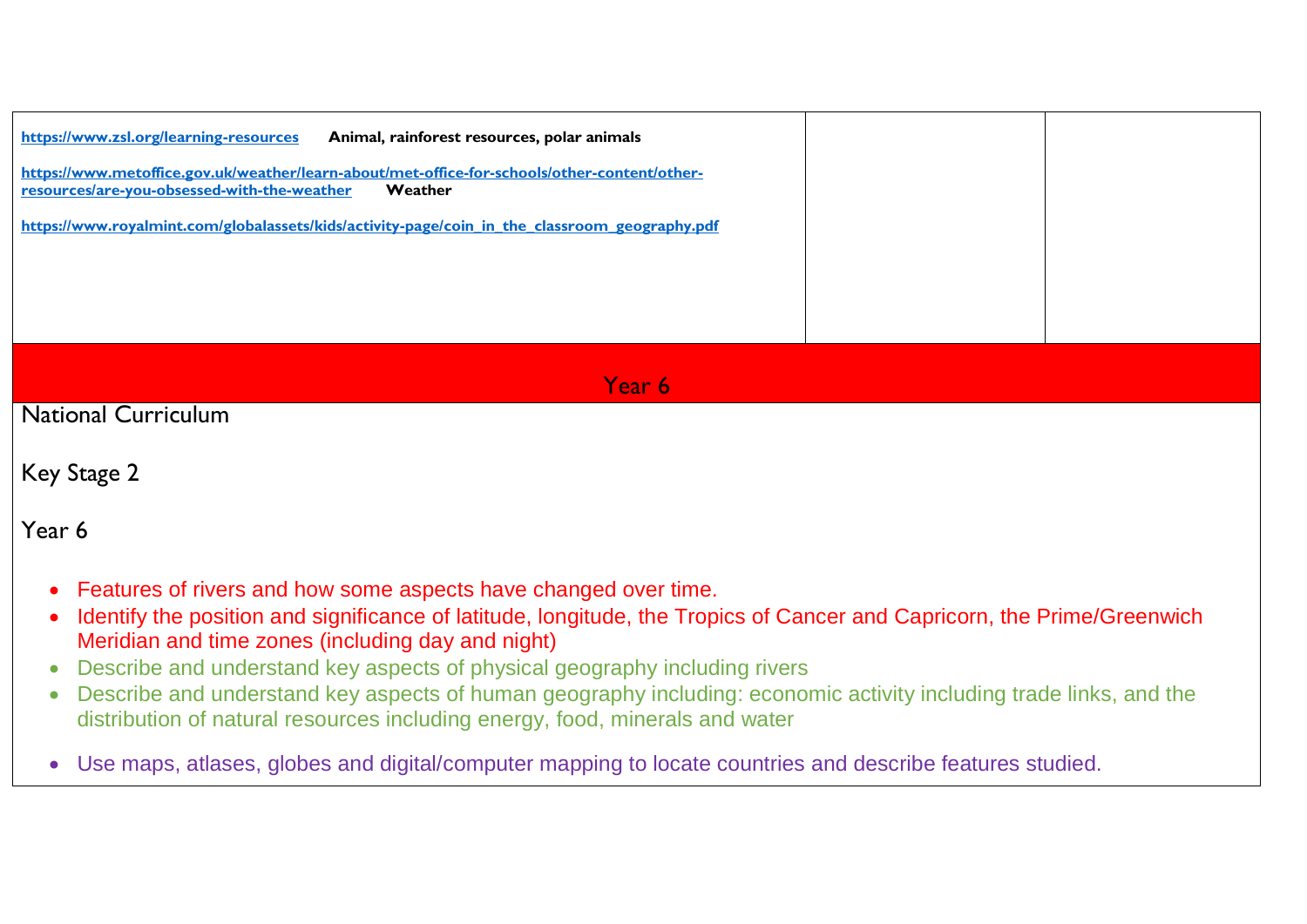- Use the eight points of the compass, four and six figure grid references, symbols and a key (including the use of ordinance survey maps) to build their knowledge of the UK and wider world.
- Use field work to observe, measure, record and present human and physical features in the local area using a range of methods including sketch maps, plans, graphs and digital technologies.

| Implementation               |                                                                                                                                                                                                                     |               |                                                                                                                                                                                                                                                                                        |  |
|------------------------------|---------------------------------------------------------------------------------------------------------------------------------------------------------------------------------------------------------------------|---------------|----------------------------------------------------------------------------------------------------------------------------------------------------------------------------------------------------------------------------------------------------------------------------------------|--|
| Knowledge (I know therefore) |                                                                                                                                                                                                                     | Skills ( can) |                                                                                                                                                                                                                                                                                        |  |
|                              | I know features of rivers and how some aspects have changed over time.                                                                                                                                              | therefore     | I can explain the course of a river, using features.<br>I can explain how the river changes over time<br>I can explain why people are attracted to live by rivers.                                                                                                                     |  |
|                              | I know how to identify the position and significance of latitude, longitude, the Tropics of Cancer<br>and Capricorn, the Prime/Greenwich Meridian and time zones (including day and night)                          | therefore     | I can explain how time zones work and calculate time differences<br>across the world<br>I can identify and name the Tropics of Cancer and Capricorn as well<br>as the Prime/Greenwich Meridian                                                                                         |  |
|                              | I know how to describe and understand key aspects of physical geography including rivers                                                                                                                            |               |                                                                                                                                                                                                                                                                                        |  |
| ٠                            | I know how to describe and understand key aspects of human geography including: economic<br>activity including trade links, and the distribution of natural resources including energy, food,<br>minerals and water |               | I can explain why rivers are important to industry as a resource; mode<br>of transport, distribution of goods and economic/trade links.<br>I can show an understanding of the trade impacts on the<br>environment                                                                      |  |
|                              | I know how to use maps, atlases, globes and digital/computer mapping to locate countries and<br>describe features studied.                                                                                          |               | I can use a range of atlases, globes, aerial photos, satellite images<br>and ordnance survey maps to find countries and describe what a<br>locality might be like.<br>I can locate the River Nile using google maps/ satellite images                                                  |  |
|                              | I know how to use the eight points of the compass, six figure grid references, symbols and a key<br>(including the use of ordinance survey maps) to build their knowledge of the UK and wider world.                |               | I can use 8 points of the compass<br>I can use ordnance survey symbols, and 6 figure grid references.<br>I can use a key/legend to show my knowledge of the UK and wider<br>world                                                                                                      |  |
|                              | I know how to use field work to observe, measure, record and present human and physical features<br>in the local area using a range of methods including sketch maps, plans, graphs and digital<br>technologies.    |               | I can use fieldwork on the River Don to study the human and physical<br>features, including graphs and digital technology<br>I can use geographical evidence to draw conclusions, then give<br>opinions about places<br>I can use a local OS map and plot the course of the River Don. |  |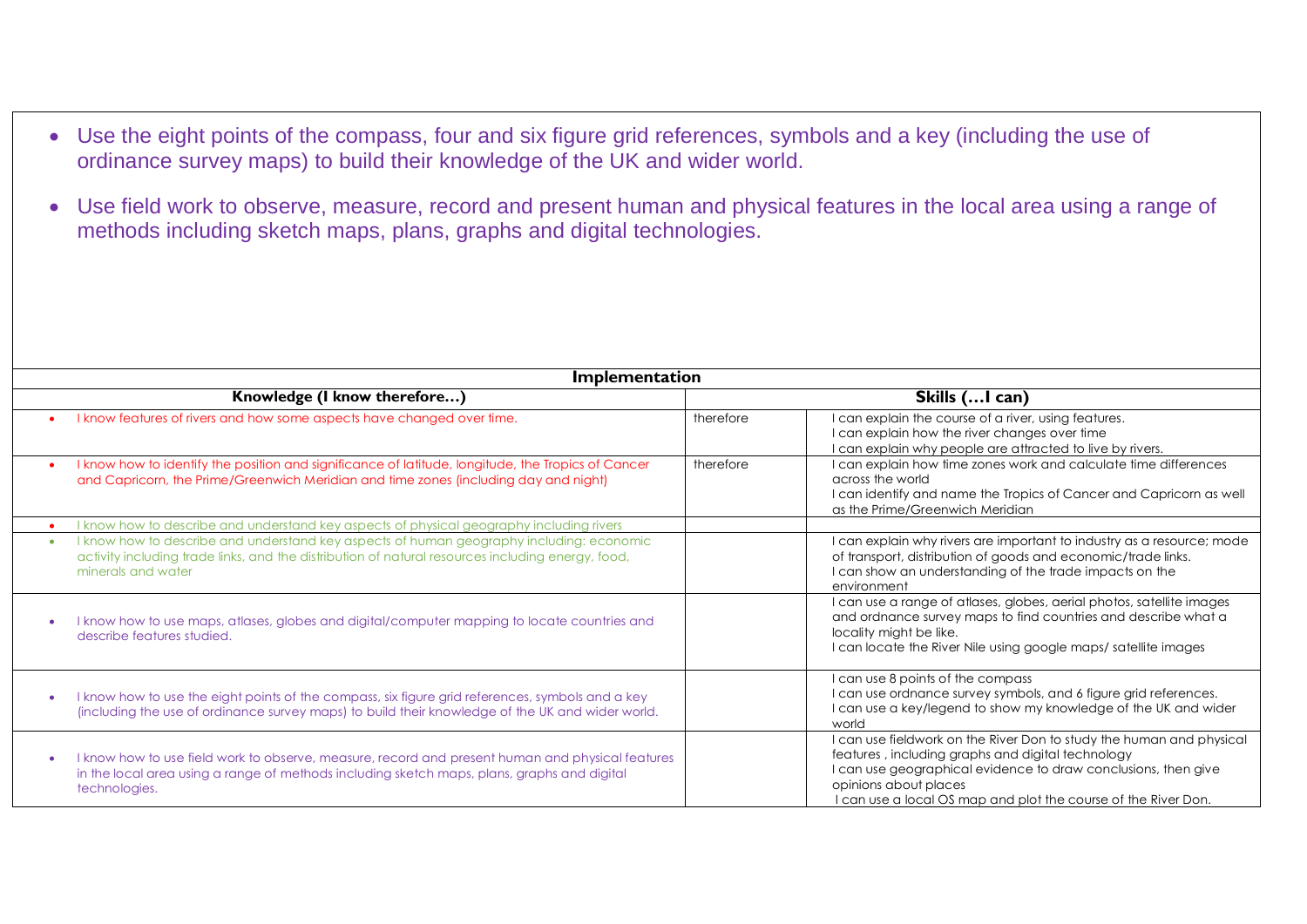| <b>YEARLY ASSESSMENT STATEMENTS</b>                                                                                                                                                                                                                                                                                                                                                                                                                                                                                                                                                                                                                                                                                     |                                                                                                                                                                                                                                                                                                                                                                                                                                                                                                                                                                                                                                                                                                                                                                                                                                                                                                                                                                   |                                                                                                                                                                                                                                                                                                                                                                             | <b>VOCABULARY</b>                                                                                                                                                                                                                                                                                                                                                                                                                                                                                                                                                                                                                                                                                                                                                                                                                                                                                                                                                                                   |  |
|-------------------------------------------------------------------------------------------------------------------------------------------------------------------------------------------------------------------------------------------------------------------------------------------------------------------------------------------------------------------------------------------------------------------------------------------------------------------------------------------------------------------------------------------------------------------------------------------------------------------------------------------------------------------------------------------------------------------------|-------------------------------------------------------------------------------------------------------------------------------------------------------------------------------------------------------------------------------------------------------------------------------------------------------------------------------------------------------------------------------------------------------------------------------------------------------------------------------------------------------------------------------------------------------------------------------------------------------------------------------------------------------------------------------------------------------------------------------------------------------------------------------------------------------------------------------------------------------------------------------------------------------------------------------------------------------------------|-----------------------------------------------------------------------------------------------------------------------------------------------------------------------------------------------------------------------------------------------------------------------------------------------------------------------------------------------------------------------------|-----------------------------------------------------------------------------------------------------------------------------------------------------------------------------------------------------------------------------------------------------------------------------------------------------------------------------------------------------------------------------------------------------------------------------------------------------------------------------------------------------------------------------------------------------------------------------------------------------------------------------------------------------------------------------------------------------------------------------------------------------------------------------------------------------------------------------------------------------------------------------------------------------------------------------------------------------------------------------------------------------|--|
| <b>Emerging</b><br>I can locate the world's countries, focussing on<br>European countries.<br>I understand land use patterns and how they<br>have changed over time.<br>I can identify the position and significance of<br>latitude, longitude, Northern Hemisphere and<br>Southern Hemisphere.<br>I can understand similarities and differences<br>between the United Kingdom and a region in<br>a European country. I can describe and<br>understand the key aspects of the distribution<br>of natural resources including energy, food,<br>minerals and water,<br>I can describe and understand key aspects of<br>the water cycle.<br>I can use the eight points of a compass, and<br>four grid references on a map. | <b>Expected</b><br>I can locate the world's countries including<br>North and South America concentrating on<br>their environmental regions, key physical and<br>human characteristics, countries and major<br>cities.<br>I can identify the Prime/Greenwich Meridian<br>and time zones.<br>I can understand similarities and differences of<br>the human and physical geography of a<br>region of North or South America.<br>I can describe and understand economic<br>activity including trade links.<br>I can use digital /computer mapping to locate<br>countries and describe features studied.<br>I can use the eight points of a compass, six<br>figure grid references, symbols and key<br>(including Ordnance Survey maps.)<br>I can use fieldwork to study the human and<br>physical features in the local area, including<br>graphs and digital technology.<br>I can use geographical evidence to draw<br>conclusions, and give opinions about a place. | <b>Exceeding</b><br>I can demonstrate in depth knowledge of the<br>environmental regions, key physical and<br>human characteristics and major cities of a<br>world country.<br>I can use fieldwork to study the human and<br>physical features of a world country, including<br>satellite images.<br>I can begin to analyse and interpret data<br>collected from fieldwork. | Features, hills, mountains, rivers, source, water cycle, estuary, delta,<br>ox bow lake, erosion, sediment, deposit, coasts, erosion, equator,<br>Northern Hemisphere, Southern hemisphere, Arctic and Antarctic<br>circle, Tropic of Cancer and Capricorn, location, the<br>Prime/Greenwich Meridian, time zones, similarities, differences,<br>human, physical, region, continent, country, county, city,<br>capital/major, border, patterns, environment, distribution natural<br>resources, man-made, food, minerals, water, energy, trade,<br>mountains climate change, global warming, , import, export,<br>conservation, positive/negative impact, tourism, impact,<br>interdependent, land-use, longitude, latitude, map, atlas, fieldwork<br>ordnance survey, compass (N, E, S, W, NE, SE, SW, NW), grid<br>reference, co-ordinates, symbol, key/legend, observe, measure,<br>record, sketch maps, plans, graphs, comparisons, satellite image,<br>economic activity, trade links, opinion |  |
| <b>ANNUAL IMPACT</b><br>ARE % GD %                                                                                                                                                                                                                                                                                                                                                                                                                                                                                                                                                                                                                                                                                      |                                                                                                                                                                                                                                                                                                                                                                                                                                                                                                                                                                                                                                                                                                                                                                                                                                                                                                                                                                   |                                                                                                                                                                                                                                                                                                                                                                             |                                                                                                                                                                                                                                                                                                                                                                                                                                                                                                                                                                                                                                                                                                                                                                                                                                                                                                                                                                                                     |  |
| Helpful resources and web links:<br>https://www.rgs.org/schools/teaching-resources/map-skills/<br>year 6 = lesson 6 – Extending understanding of OS maps:, physical and human features, 8 points compass,<br>aerial photos, symbols, counties and cities of UK6 figure grid references                                                                                                                                                                                                                                                                                                                                                                                                                                  |                                                                                                                                                                                                                                                                                                                                                                                                                                                                                                                                                                                                                                                                                                                                                                                                                                                                                                                                                                   | <b>Pupils Not Meeting Target</b>                                                                                                                                                                                                                                                                                                                                            | <b>Actions to address</b>                                                                                                                                                                                                                                                                                                                                                                                                                                                                                                                                                                                                                                                                                                                                                                                                                                                                                                                                                                           |  |
| http://kids.nationalgeographic.com/kids/ – weird and wonderful facts for geography, links to a wide variety<br>of countries (ideal for projects), fun things children can make and do                                                                                                                                                                                                                                                                                                                                                                                                                                                                                                                                   |                                                                                                                                                                                                                                                                                                                                                                                                                                                                                                                                                                                                                                                                                                                                                                                                                                                                                                                                                                   |                                                                                                                                                                                                                                                                                                                                                                             |                                                                                                                                                                                                                                                                                                                                                                                                                                                                                                                                                                                                                                                                                                                                                                                                                                                                                                                                                                                                     |  |
| http://www.upd8.org.uk/climate-futures - climate change resources and information for use in class                                                                                                                                                                                                                                                                                                                                                                                                                                                                                                                                                                                                                      |                                                                                                                                                                                                                                                                                                                                                                                                                                                                                                                                                                                                                                                                                                                                                                                                                                                                                                                                                                   |                                                                                                                                                                                                                                                                                                                                                                             |                                                                                                                                                                                                                                                                                                                                                                                                                                                                                                                                                                                                                                                                                                                                                                                                                                                                                                                                                                                                     |  |
| http://www.eon-uk.com/EnergyExperience/93.htm - Energy Town                                                                                                                                                                                                                                                                                                                                                                                                                                                                                                                                                                                                                                                             |                                                                                                                                                                                                                                                                                                                                                                                                                                                                                                                                                                                                                                                                                                                                                                                                                                                                                                                                                                   |                                                                                                                                                                                                                                                                                                                                                                             |                                                                                                                                                                                                                                                                                                                                                                                                                                                                                                                                                                                                                                                                                                                                                                                                                                                                                                                                                                                                     |  |
| http://learn.christianaid.org.uk/TeachersResources/primary/crazyclimate.aspx - Crazy Climate                                                                                                                                                                                                                                                                                                                                                                                                                                                                                                                                                                                                                            |                                                                                                                                                                                                                                                                                                                                                                                                                                                                                                                                                                                                                                                                                                                                                                                                                                                                                                                                                                   |                                                                                                                                                                                                                                                                                                                                                                             |                                                                                                                                                                                                                                                                                                                                                                                                                                                                                                                                                                                                                                                                                                                                                                                                                                                                                                                                                                                                     |  |
| http://powerdown.actionaid.org.uk/ - Power Down: Climate change and energy resources                                                                                                                                                                                                                                                                                                                                                                                                                                                                                                                                                                                                                                    |                                                                                                                                                                                                                                                                                                                                                                                                                                                                                                                                                                                                                                                                                                                                                                                                                                                                                                                                                                   |                                                                                                                                                                                                                                                                                                                                                                             |                                                                                                                                                                                                                                                                                                                                                                                                                                                                                                                                                                                                                                                                                                                                                                                                                                                                                                                                                                                                     |  |